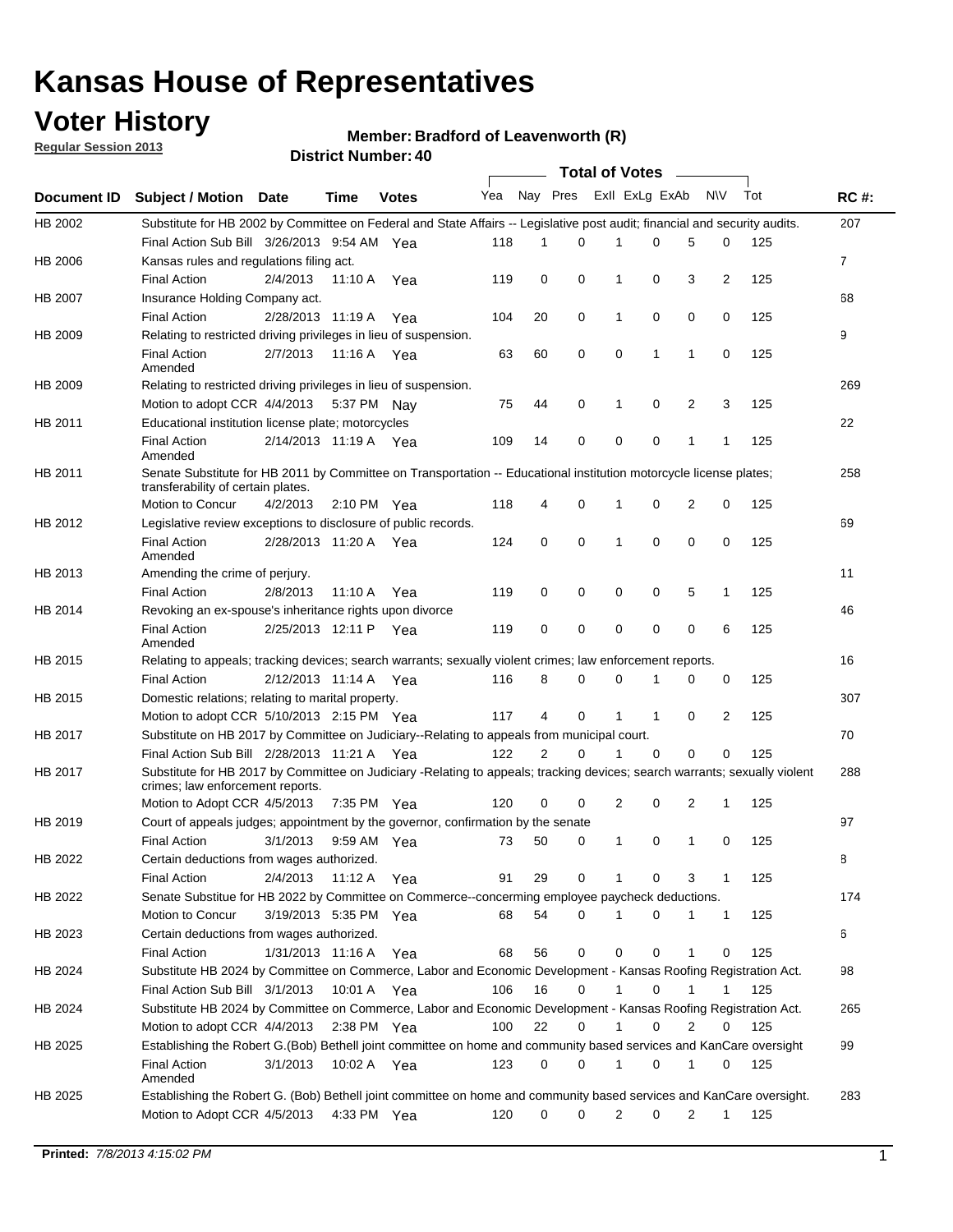## **Voter History**

**Regular Session 2013**

### **Member: Bradford of Leavenworth (R)**

|                    |                                                                                                                                                                                                                                                        |                       | י וסטווושרו ועוווסוש |              |     |                | <b>Total of Votes</b> |                |                |   |              |     |     |
|--------------------|--------------------------------------------------------------------------------------------------------------------------------------------------------------------------------------------------------------------------------------------------------|-----------------------|----------------------|--------------|-----|----------------|-----------------------|----------------|----------------|---|--------------|-----|-----|
| <b>Document ID</b> | <b>Subject / Motion Date</b>                                                                                                                                                                                                                           |                       | Time                 | <b>Votes</b> | Yea | Nay Pres       |                       |                | Exll ExLg ExAb |   | <b>NV</b>    | Tot | RC# |
| HB 2028            | Providing for venue in Shawnee County District Court in certain forfeiture proceedings                                                                                                                                                                 |                       |                      |              |     |                |                       |                |                |   |              |     | 12  |
|                    | <b>Final Action</b><br>Amended                                                                                                                                                                                                                         | 2/8/2013              | 11:12 A Yea          |              | 119 | 1              | 0                     | $\mathbf 0$    | $\mathbf 0$    | 5 | 0            | 125 |     |
| HB 2028            | Providing for venue in Shawnee County District Court in certain forfeiture proceedings                                                                                                                                                                 |                       |                      |              |     |                |                       |                |                |   |              |     | 199 |
|                    | Motion to Concur                                                                                                                                                                                                                                       | 3/25/2013 9:36 AM Yea |                      |              | 120 | 0              | 0                     | 2              | 0              | 2 | $\mathbf{1}$ | 125 |     |
| HB 2030            | Creating wounded warrior deer hunting permits for injured combat veterans.                                                                                                                                                                             |                       |                      |              |     |                |                       |                |                |   |              |     | 25  |
|                    | <b>Final Action</b><br>Amended                                                                                                                                                                                                                         | 2/15/2013 11:16 A     |                      | Yea          | 115 | 0              | 0                     | 2              | $\overline{2}$ | 3 | 3            | 125 |     |
| HB 2033            | Concerning the regulation of knives                                                                                                                                                                                                                    |                       |                      |              |     |                |                       |                |                |   |              |     | 143 |
|                    | <b>Final Action</b>                                                                                                                                                                                                                                    | 3/7/2013              | 12:12 P              | Yea          | 93  | 28             | 0                     | 1              | $\mathbf 0$    | 3 | 0            | 125 |     |
| HB 2033            | Concerning the regulation of knives.                                                                                                                                                                                                                   |                       |                      |              |     |                |                       |                |                |   |              |     | 270 |
|                    | Motion to adopt CCR 4/4/2013 5:43 PM Yea                                                                                                                                                                                                               |                       |                      |              | 95  | 26             | 0                     | 1              | 0              | 3 | 0            | 125 |     |
| HB 2034            | Human trafficking; crimes of commercial sexual exploitation of a child, selling sexual relations, promoting the sale of sexual<br>relations and buying sexual relations; children in need of care; staff secure faciliies.                             |                       |                      |              |     |                |                       |                |                |   |              |     | 17  |
|                    | <b>Final Action</b><br>Amended                                                                                                                                                                                                                         | 2/12/2013 11:16 A Yea |                      |              | 124 | 0              | 0                     | 0              | 1              | 0 | 0            | 125 |     |
| HB 2034            | S Sub for HB 2034 by Committee on Judiciary - Human trafficking; crimes of commercial sexual exploitation of a child, selling<br>sexual relations, promoting the sale of sexual relations and buying sexual relations; children in need of care; staff |                       |                      |              |     |                |                       |                |                |   |              |     | 282 |
|                    | Motion to Adopt CCR 4/5/2013 4:18 PM Yea                                                                                                                                                                                                               |                       |                      |              | 120 | 0              | 0                     | $\overline{2}$ | 0              | 2 | 1            | 125 |     |
| HB 2035            | Cities; experience requirements for plumbers, electricians and certain mechanical contractors.                                                                                                                                                         |                       |                      |              |     |                |                       |                |                |   |              |     | 29  |
|                    | <b>Final Action</b>                                                                                                                                                                                                                                    | 2/18/2013 11:16 A     |                      | Yea          | 117 | 2              | 0                     | 2              | 0              | 4 | 0            | 125 |     |
| HB 2037            | Public property; religious displays; other displays.                                                                                                                                                                                                   |                       |                      |              |     |                |                       |                |                |   |              |     | 176 |
|                    | <b>Final Action</b>                                                                                                                                                                                                                                    | 3/20/2013 10:27 A     |                      | Yea          | 120 | 3              | 0                     | 1              | 0              | 1 | 0            | 125 |     |
| HB 2041            | Criminal history record information; definition; municipal court reporting; district court reporting.                                                                                                                                                  |                       |                      |              |     |                |                       |                |                |   |              |     | 19  |
|                    | <b>Final Action</b>                                                                                                                                                                                                                                    | 2/13/2013 11:23 A     |                      | Yea          | 119 | 3              | 0                     | 0              | 0              | 3 | 0            | 125 |     |
| HB 2042            | Appraisal of property for taxation purposes; appeals; changes.                                                                                                                                                                                         |                       |                      |              |     |                |                       |                |                |   |              |     | 158 |
|                    | <b>Final Action</b><br>Amended                                                                                                                                                                                                                         | 3/18/2013 11:19 A     |                      | Yea          | 109 | 12             | 0                     | $\overline{2}$ | 0              | 2 | 0            | 125 |     |
| HB 2043            | Aggravated battery; driving under the influence.                                                                                                                                                                                                       |                       |                      |              |     |                |                       |                |                |   |              |     | 100 |
|                    | <b>Final Action</b><br>Amended                                                                                                                                                                                                                         | 3/1/2013              | 10:03 A Yea          |              | 123 | 0              | 0                     | 1              | 0              | 1 | 0            | 125 |     |
| HB 2043            | Senate Substitute for HB 2043 by Committee on Judiciary - Attorney general; duties and responsibilities; notice of intent to<br>seek the death penalty.                                                                                                |                       |                      |              |     |                |                       |                |                |   |              |     | 271 |
|                    | Motion to adopt CCR 4/4/2013                                                                                                                                                                                                                           |                       | 5:48 PM              | Yea          | 121 | 0              | 0                     |                | 0              | 3 | 0            | 125 |     |
| HB 2044            | Increasing the penalty for a person who distributes a controlled substance that causes great bodily harm or death.                                                                                                                                     |                       |                      |              |     |                |                       |                |                |   |              |     | 101 |
|                    | <b>Final Action</b><br>Amended                                                                                                                                                                                                                         | 3/1/2013              | 10:05 A              | Yea          | 112 | 11             | $\Omega$              |                | $\Omega$       |   | 0            | 125 |     |
| HB 2047            | Requiring certain municipalities to vote to increase property tax revenues over previous year when such increase exceeds<br>inflation; publication.                                                                                                    |                       |                      |              |     |                |                       |                |                |   |              |     | 186 |
|                    | Final Action<br>Amended                                                                                                                                                                                                                                | 3/21/2013 11:29 A Yea |                      |              | 68  | 53             | 0                     | 1              | 0              | 3 | 0            | 125 |     |
| HB 2049            | Kansas department of agriculture; increasing certain fees and eliminating sunsets on various program fees.                                                                                                                                             |                       |                      |              |     |                |                       |                |                |   |              |     | 59  |
|                    | <b>Final Action</b><br>Amended                                                                                                                                                                                                                         | 2/27/2013 12:23 P Yea |                      |              | 77  | 46             | 0                     | 1              | 0              | 1 | 0            | 125 |     |
| HB 2049            | Kansas department of agriculture; increasing certain fees; concerning sunsets on various program fees.                                                                                                                                                 |                       |                      |              |     |                |                       |                |                |   |              |     | 324 |
|                    | Motion to adopt CCR 6/2/2013                                                                                                                                                                                                                           |                       | 12:28 A              | Yea          | 45  | 64             | 0                     | 1              | 0              | 6 | 9            | 125 |     |
| HB 2050            | Agriculture; agricultural chemical registration; pesticide business liablity insurance; repeal of the Kansas agricultural liming<br>materials act.                                                                                                     |                       |                      |              |     |                |                       |                |                |   |              |     | 60  |
|                    | <b>Final Action</b><br>Amended                                                                                                                                                                                                                         | 2/27/2013 12:25 P     |                      | Yea          | 103 | 20             | 0                     | 1              | 0              | 1 | 0            | 125 |     |
| HB 2051            | Substitute for HB 2051 by Committee on Agriculture and Natural Resources--Amending provisions relating to dams,<br>obstructions, sstreams and water flex accounts and transfer permits.                                                                |                       |                      |              |     |                |                       |                |                |   |              |     | 50  |
|                    | Final Action Sub Bill 2/26/2013 2:12 PM Yea                                                                                                                                                                                                            |                       |                      |              | 117 | $\overline{c}$ | 0                     | 0              | 0              | 0 | 6            | 125 |     |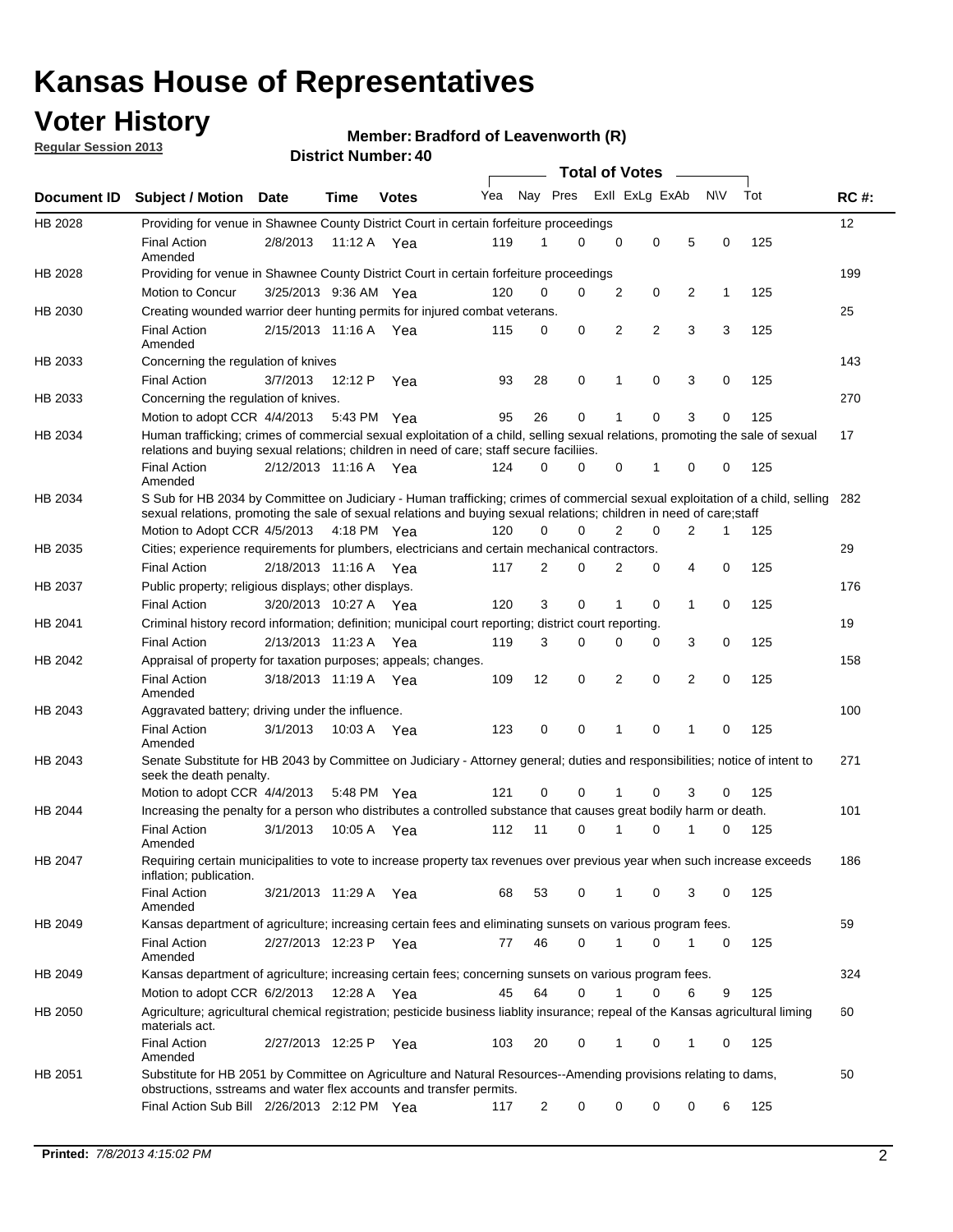## **Voter History**

**Member: Bradford of Leavenworth (R)** 

**Regular Session 2013**

|                |                                                                                                                                                                                                                                          |                       |             | טד . וסעווואזו וטווע |     |                |                             | <b>Total of Votes</b> | $\sim$   |                |           |     |             |
|----------------|------------------------------------------------------------------------------------------------------------------------------------------------------------------------------------------------------------------------------------------|-----------------------|-------------|----------------------|-----|----------------|-----------------------------|-----------------------|----------|----------------|-----------|-----|-------------|
| Document ID    | <b>Subject / Motion</b>                                                                                                                                                                                                                  | Date                  | <b>Time</b> | <b>Votes</b>         |     |                | Yea Nay Pres ExII ExLg ExAb |                       |          |                | <b>NV</b> | Tot | <b>RC#:</b> |
| HB 2052        | Discharging a firearm inside or into a city; unlawful acts; exceptions.                                                                                                                                                                  |                       |             |                      |     |                |                             |                       |          |                |           |     | 155         |
|                | <b>Final Action</b><br>Amended                                                                                                                                                                                                           | 3/14/2013 11:20 A Yea |             |                      | 121 | 2              | 0                           | 0                     | $\Omega$ | $\overline{2}$ | 0         | 125 |             |
| HB 2052        | Senate Substitute for HB 2052 by Committee on Federal and State Affairs - Concerning firearms; personal and family<br>protection act; concealed handguns in public building; other changes; unlawful discharge of a firearm inside city. |                       |             |                      |     |                |                             |                       |          |                |           |     | 300         |
|                | Motion to Adopt CCR 4/5/2013 10:24 P Yea                                                                                                                                                                                                 |                       |             |                      | 104 | 16             | 0                           | 2                     | $\Omega$ | 2              | 1         | 125 |             |
| <b>HB 2055</b> | Personal and Familly Protection Act; public buildings; adequate security.                                                                                                                                                                |                       |             |                      |     |                |                             |                       |          |                |           |     | 156         |
|                | <b>Final Action</b><br>Amended                                                                                                                                                                                                           | 3/14/2013 11:26 A     |             | Yea                  | 84  | 38             | 0                           | 0                     | 0        | $\overline{2}$ | 1         | 125 |             |
| HB 2057        | Concerning property taxation; relating to county appraisers; appointing interim appraiser.                                                                                                                                               |                       |             |                      |     |                |                             |                       |          |                |           |     | 208         |
|                | <b>Final Action</b>                                                                                                                                                                                                                      | 3/26/2013 9:55 AM Yea |             |                      | 119 | 0              | 0                           | 1                     | 0        | 5              | 0         | 125 |             |
| HB 2058        | Taxation of helium and certain other gases under mineral severance tax, and prohibition of certain refunds related thereto.                                                                                                              |                       |             |                      |     |                |                             |                       |          |                |           |     | 159         |
|                | <b>Final Action</b>                                                                                                                                                                                                                      | 3/18/2013 11:21 A Yea |             |                      | 119 | 2              | 0                           | 2                     | $\Omega$ | $\overline{2}$ | $\Omega$  | 125 |             |
| HB 2059        | Income tax deductions and modifications and severance tax exemptions; basis of partner's interest and shareholder's stock;<br>statutory clarification.                                                                                   |                       |             |                      |     |                |                             |                       |          |                |           |     | 14          |
|                | <b>Final Action</b><br>Amended                                                                                                                                                                                                           | 2/11/2013 11:42 A     |             | Yea                  | 122 | $\overline{2}$ | 0                           | 0                     | 0        | 1              | 0         | 125 |             |
| HB 2059        | Income tax deductions and modifications and severance tax exemptions; basis of partner's interest and shareholder's stock;<br>statutory clarification.                                                                                   |                       |             |                      |     |                |                             |                       |          |                |           |     | 293         |
|                | Motion to Concur                                                                                                                                                                                                                         | 4/5/2013              |             | 8:14 PM Nay          | 0   | 120            | 0                           | $\overline{2}$        | 0        | $\overline{2}$ | 1         | 125 |             |
| HB 2059        | Income tax rates, deductions and credits; rural opportunity zones; sales tax rates and distribution of revenue; severance tax;<br>and property tax exemptions for IRB property and property damaged by natural disaster.                 |                       |             |                      |     |                |                             |                       |          |                |           |     | 322         |
|                | Motion to adopt CCR 6/2/2013                                                                                                                                                                                                             |                       | 12:11 A Yea |                      | 69  | 45             | 0                           | $\mathbf{1}$          | 0        | 6              | 4         | 125 |             |
| <b>HB 2060</b> | Prohibiting certain confined persons from receiving food sales tax refunds and homestead property tax refunds.                                                                                                                           |                       |             |                      |     |                |                             |                       |          |                |           |     | 10          |
|                | <b>Final Action</b><br>Amended                                                                                                                                                                                                           | 2/7/2013              | 11:18 A     | Yea                  | 123 | $\mathbf 0$    | 0                           | $\Omega$              | 1        | 1              | 0         | 125 |             |
| HB 2065        | Creating the crime of home improvement fraud.                                                                                                                                                                                            |                       |             |                      |     |                |                             |                       |          |                |           |     | 20          |
|                | <b>Final Action</b><br>Amended                                                                                                                                                                                                           | 2/13/2013 11:26 A Yea |             |                      | 106 | 16             | 0                           | 0                     | 0        | 3              | 0         | 125 |             |
| <b>HB 2066</b> | Physical therapists; evaluation and treatment of patients.                                                                                                                                                                               |                       |             |                      |     |                |                             |                       |          |                |           |     | 26          |
|                | <b>Final Action</b><br>Amended                                                                                                                                                                                                           | 2/15/2013 11:18 A Yea |             |                      | 98  | 16             | $\mathbf 0$                 | $\overline{2}$        | 2        | 3              | 4         | 125 |             |
| HB 2067        | Board of nursing; assistant attorneys general.                                                                                                                                                                                           |                       |             |                      |     |                |                             |                       |          |                |           |     | 15          |
|                | <b>Final Action</b>                                                                                                                                                                                                                      | 2/11/2013 11:44 A Yea |             |                      | 123 | $\mathbf{1}$   | 0                           | 0                     | 0        | 1              | 0         | 125 |             |
| HB 2069        | Public policy; certain city ordinances and county resolutions declared void.                                                                                                                                                             |                       |             |                      |     |                |                             |                       |          |                |           |     | 102         |
|                | <b>Final Action</b><br>Amended                                                                                                                                                                                                           | 3/1/2013              | 10:06 A     | Yea                  | 92  | 31             | $\Omega$                    | 1                     | 0        | 1              | 0         | 125 |             |
| HB 2069        | Public policy; certain city ordinances and county resolutions declared void.                                                                                                                                                             |                       |             |                      |     |                |                             |                       |          |                |           |     | 292         |
|                | Motion to Concur                                                                                                                                                                                                                         | 4/5/2013              |             | 8:04 PM Yea          | 88  | 32             | 0                           | 2                     | 0        | 2              | 1         | 125 |             |
| HB 2070        | Appearance bond conditions; surety and bounty hunter regulation.                                                                                                                                                                         |                       |             |                      |     |                |                             |                       |          |                |           |     | 103         |
|                | <b>Final Action</b><br>Amended                                                                                                                                                                                                           | 3/1/2013              |             | 10:08 A Yea          | 122 | $\mathbf{1}$   | 0                           | $\mathbf{1}$          | 0        | $\mathbf{1}$   | 0         | 125 |             |
| HB 2074        | Cities and counties; solid waste disposal areas; restrictions.                                                                                                                                                                           |                       |             |                      |     |                |                             |                       |          |                |           |     | 139         |
|                | <b>Emergency Final</b><br><b>Action Amend</b>                                                                                                                                                                                            | 3/1/2013              |             | 1:11 PM Nay          | 102 | 19             | 0                           | 1                     | 0        | $\mathbf{1}$   | 2         | 125 |             |
| HB 2075        | Cities; qualifications and rehabilitation of abandoned property.                                                                                                                                                                         |                       |             |                      |     |                |                             |                       |          |                |           |     | 61          |
|                | <b>Final Action</b><br>Amended                                                                                                                                                                                                           | 2/27/2013 12:27 P     |             | Nav                  | 72  | 51             | 0                           | 1                     | 0        | 1              | 0         | 125 |             |
| HB 2077        | Granting professional licenses to military service members.<br><b>Final Action</b><br>Amended                                                                                                                                            | 2/26/2013 2:13 PM Yea |             |                      | 119 | 0              | 0                           | 2                     | 0        | 2              | 2         | 125 | 51          |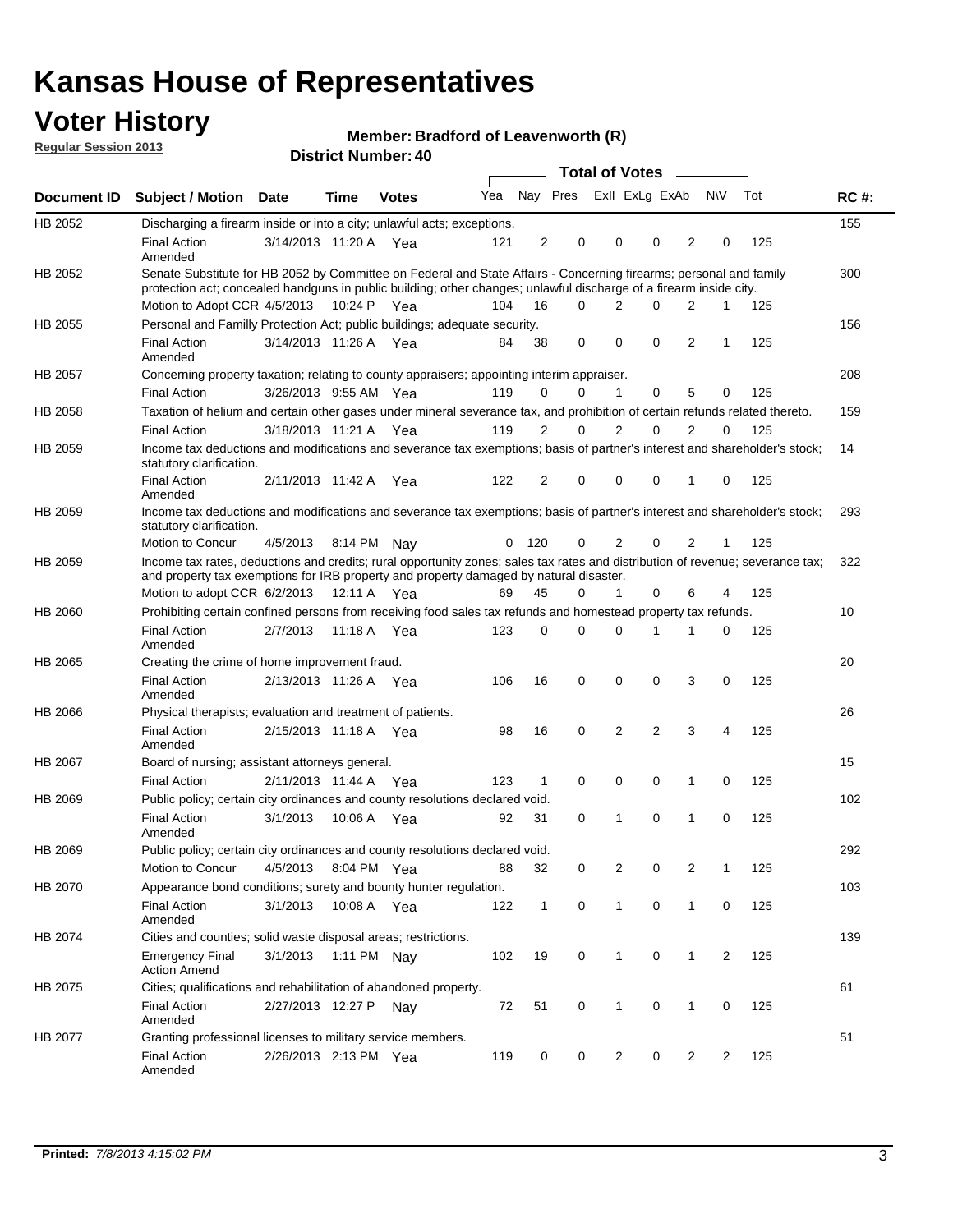## **Voter History**

**Member: Bradford of Leavenworth (R)** 

**Regular Session 2013**

|                    |                                                                                                                                                                                                       |                       |               | PIJU IVI INUIIIVU . TV |              |              |   | <b>Total of Votes</b> |             | $\overline{\phantom{a}}$ |             |     |             |
|--------------------|-------------------------------------------------------------------------------------------------------------------------------------------------------------------------------------------------------|-----------------------|---------------|------------------------|--------------|--------------|---|-----------------------|-------------|--------------------------|-------------|-----|-------------|
| <b>Document ID</b> | <b>Subject / Motion Date</b>                                                                                                                                                                          |                       | <b>Time</b>   | <b>Votes</b>           | Yea Nay Pres |              |   | Exll ExLg ExAb        |             |                          | <b>NV</b>   | Tot | <b>RC#:</b> |
| HB 2078            | Authorizing certain licensing boards to accept education, training or experience completed in the military towards licensure in<br>this state.                                                        |                       |               |                        |              |              |   |                       |             |                          |             |     | 52          |
|                    | <b>Final Action</b><br>Amended                                                                                                                                                                        | 2/26/2013 2:14 PM Yea |               |                        | 119          | 0            | 0 | 2                     | 0           | 2                        | 2           | 125 |             |
| HB 2078            | Authorizing certain licensing boards to accept education, training or experience of military service members towards obtaining 275<br>licensure in this state.                                        |                       |               |                        |              |              |   |                       |             |                          |             |     |             |
|                    | Motion to adopt CCR 4/5/2013                                                                                                                                                                          |                       | 11:42 A       | Yea                    | 120          | 0            | 0 | $\overline{2}$        | 0           | 3                        | 0           | 125 |             |
| HB 2081            | Forfeiture of property related to violations of certain criminal acts.                                                                                                                                |                       |               |                        |              |              |   |                       |             |                          |             |     | 18          |
|                    | <b>Final Action</b><br>Amended                                                                                                                                                                        | 2/12/2013 11:17 A Yea |               |                        | 124          | 0            | 0 | $\Omega$              | 1           | 0                        | 0           | 125 |             |
| HB 2081            | Forfeiture of property related to violations of certain criminal acts.                                                                                                                                |                       |               |                        |              |              |   |                       |             |                          |             |     | 306         |
|                    | Motion to adopt CCR 5/10/2013 10:38 A                                                                                                                                                                 |                       |               | Yea                    | 121          | 0            | 0 | 1                     | 1           | 2                        | 0           | 125 |             |
| HB 2083            | Public employees relations boards; assessment of certain costs.                                                                                                                                       |                       |               |                        |              |              |   |                       |             |                          |             |     | 104         |
|                    | <b>Final Action</b><br>Amended                                                                                                                                                                        | 3/1/2013              | 10:09 A       | Yea                    | 87           | 36           | 0 | 1                     | $\mathbf 0$ | 1                        | $\mathbf 0$ | 125 |             |
| HB 2084            | Tax credits for community services contributions; youth apprenticeship and entrepreneurship.                                                                                                          |                       |               |                        |              |              |   |                       |             |                          |             |     | 105         |
|                    | <b>Final Action</b><br>Amended                                                                                                                                                                        | 3/1/2013              | 10:11 A       | Yea                    | 120          | 3            | 0 | 1                     | $\mathbf 0$ | 1                        | 0           | 125 |             |
| HB 2084            | Tax credits for community services contributions; youth apprenticeship and entrepreneurship.                                                                                                          |                       |               |                        |              |              |   |                       |             |                          |             |     | 316         |
|                    | Sub Motion to Concur 5/24/2013 9:33 AM Nav                                                                                                                                                            |                       |               |                        | 5            | - 109        | 0 |                       | $\Omega$    | 9                        | 1           | 125 |             |
| HB 2086            | Eligible infrastructure costs for tax increment financing and community improvement districts; bond repayment tax revenue<br>pledge requirements.                                                     |                       |               |                        |              |              |   |                       |             |                          |             |     | 160         |
|                    | <b>Final Action</b>                                                                                                                                                                                   | 3/18/2013 11:24 A     |               | Nav                    | 61           | 60           | 0 | 2                     | 0           | $\overline{2}$           | 0           | 125 |             |
| HB 2086            | Eligible infrastructure costs for tax increment financing and community improvement districts; bond repayment tax revenue<br>pledge requirements.                                                     |                       |               |                        |              |              |   |                       |             |                          |             |     | 173         |
|                    | <b>Final Action</b>                                                                                                                                                                                   | 3/19/2013 5:25 PM     |               | Nay                    | 81           | 41           | 0 | 1                     | 0           | 1                        | 1           | 125 |             |
| HB 2091            | Publication of delinguent personal property tax statements.                                                                                                                                           |                       |               |                        |              |              |   |                       |             |                          |             |     | 161         |
|                    | <b>Final Action</b><br>Amended                                                                                                                                                                        | 3/18/2013 11:25 A     |               | Yea                    | 81           | 40           | 0 | 2                     | 0           | $\overline{2}$           | 0           | 125 |             |
| HB 2093            | Amending the crime of identity theft.                                                                                                                                                                 |                       |               |                        |              |              |   |                       |             |                          |             |     | 106         |
|                    | <b>Final Action</b><br>Amended                                                                                                                                                                        | 3/1/2013              | 10:12 A       | Yea                    | 123          | 0            | 0 | 1                     | $\Omega$    | 1                        | 0           | 125 |             |
| HB 2093            | Senate Substitute for HB 2093 by Committee on Judiciary - Identity theft and identity fraud; unlawful acts concerning<br>computers; DNA testing and exculpatory evidence; murder in the first degree. |                       |               |                        |              |              |   |                       |             |                          |             |     | 289         |
|                    | Motion to Adopt CCR 4/5/2013 7:49 PM Yea                                                                                                                                                              |                       |               |                        | 118          | 2            | 0 | 2                     | 0           | 2                        | 1           | 125 |             |
| HB 2094            | Student electronic privacy at public and private postsecondary educational institutions.                                                                                                              |                       |               |                        |              |              |   |                       |             |                          |             |     | 164         |
|                    | <b>Final Action</b><br>Amended                                                                                                                                                                        | 3/19/2013 10:33 A     |               | Yea                    | 123          | 0            | 0 | 1                     | 0           | 1                        | 0           | 125 |             |
| HB 2096            | Local governmental entities and investment of public moneys.                                                                                                                                          |                       |               |                        |              |              |   |                       |             |                          |             |     | 23          |
|                    | <b>Final Action</b>                                                                                                                                                                                   | 2/14/2013 11:21 A     |               | Yea                    | 123          | 0            | 0 | 0                     | 0           | 1                        | 1           | 125 |             |
| HB 2099            | Insurance- updating certain statutory references.                                                                                                                                                     |                       |               |                        |              |              |   |                       |             |                          |             |     | 71          |
|                    | <b>Final Action</b><br>Amended                                                                                                                                                                        | 2/28/2013 11:23 A     |               | Yea                    | 124          | 0            | 0 | 1                     | 0           | 0                        | 0           | 125 |             |
| HB 2101            | Interstate transmission siting compact.                                                                                                                                                               |                       |               |                        |              |              |   |                       |             |                          |             |     | 209         |
|                    | <b>Final Action</b><br>Amended                                                                                                                                                                        | 3/26/2013 9:56 AM Yea |               |                        | 118          | $\mathbf{1}$ | 0 | 1                     | 0           | 5                        | 0           | 125 |             |
| HB 2105            | Substitute HB 2105 by Committee on Commerce, Labor and Economic Development - Employment security law.                                                                                                |                       |               |                        |              |              |   |                       |             |                          |             |     | 107         |
|                    | Final Action Sub Bill 3/1/2013                                                                                                                                                                        |                       | 10:13 A Yea   |                        | 88           | 35           | 0 |                       | 0           | 1                        | 0           | 125 |             |
| HB 2105            | Substitute HB 2105 by Committee on Commerce, Labor and Economic Development - Employment security law.                                                                                                |                       |               |                        |              |              |   |                       |             |                          |             |     | 298         |
|                    | Motion to adopt CCR 4/5/2013                                                                                                                                                                          |                       | 9:46 PM Yea   |                        | 89           | 31           | 0 | 2                     | 0           | 2                        | 1           | 125 |             |
| HB 2106            | Portable electronics insurance act.                                                                                                                                                                   |                       |               |                        |              |              |   |                       |             |                          |             |     | 133         |
|                    | <b>Emergency Final</b><br>Action                                                                                                                                                                      | 3/1/2013              | 1:03 PM $Yea$ |                        | 117          | 4            | 0 | $\mathbf{1}$          | 0           | $\mathbf{1}$             | 2           | 125 |             |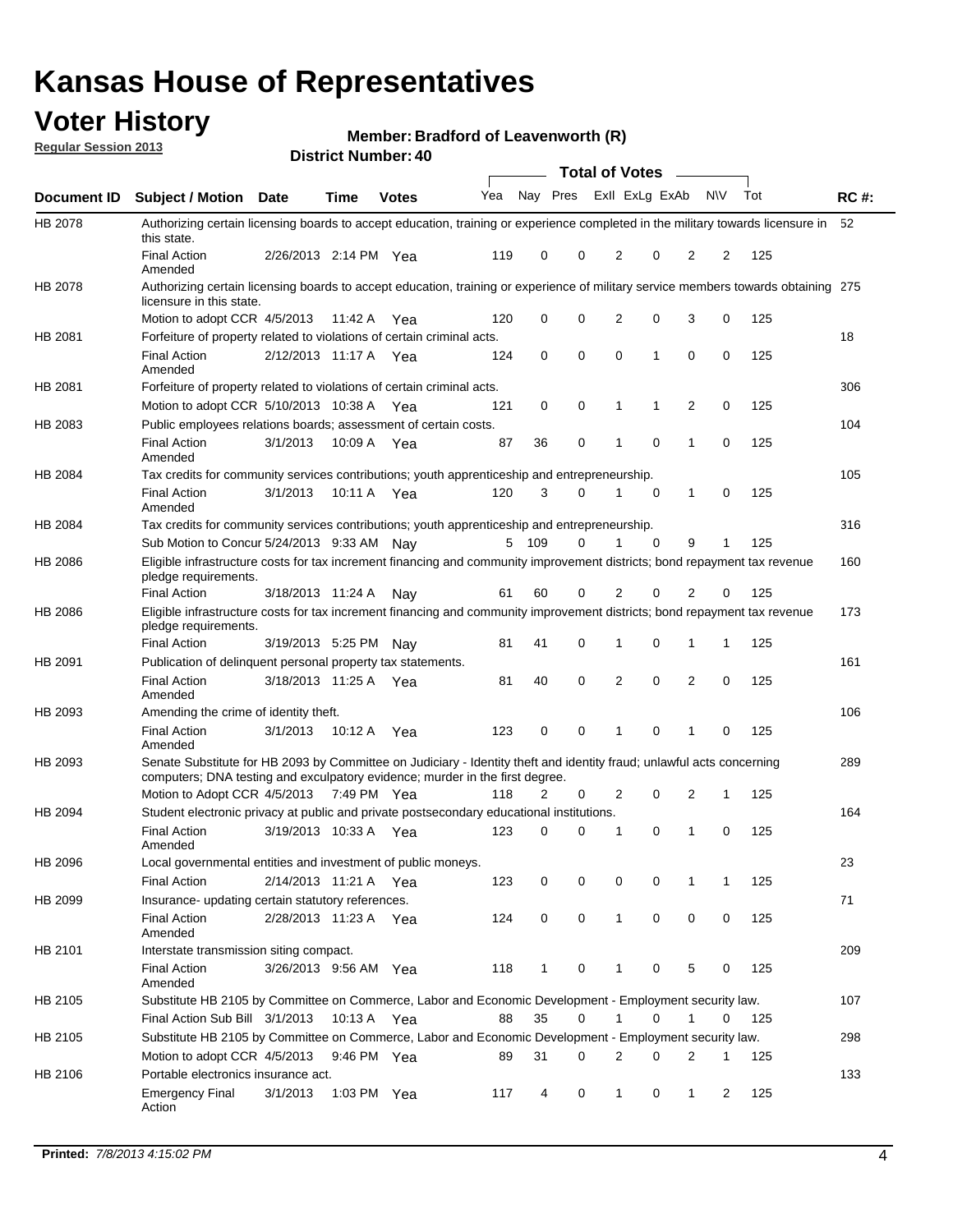## **Voter History**

**Member: Bradford of Leavenworth (R)** 

**Regular Session 2013**

|             |                                                                                                                                                                                                                                                                      |                       |             | טד . וסעווואזו וטווע |     |                | <b>Total of Votes</b> |                |   | $\sim$         |                |     |             |
|-------------|----------------------------------------------------------------------------------------------------------------------------------------------------------------------------------------------------------------------------------------------------------------------|-----------------------|-------------|----------------------|-----|----------------|-----------------------|----------------|---|----------------|----------------|-----|-------------|
| Document ID | <b>Subject / Motion Date</b>                                                                                                                                                                                                                                         |                       | <b>Time</b> | <b>Votes</b>         | Yea | Nay Pres       |                       | Exll ExLg ExAb |   |                | <b>NV</b>      | Tot | <b>RC#:</b> |
| HB 2107     | Insurance; enacting the electronic notice and document act.                                                                                                                                                                                                          |                       |             |                      |     |                |                       |                |   |                |                |     | 134         |
|             | <b>Emergency Final</b><br><b>Action Amend</b>                                                                                                                                                                                                                        | 3/1/2013              | 1:04 PM Yea |                      | 121 | 0              | 0                     | 1              | 0 | 1              | 2              | 125 |             |
| HB 2107     | Insurance; enacting the electronic notice and document act, return of premiums separate from the notice of adverse<br>underwriting decision, statutory updates, uninsurable health plan increase in lifetime limit, mandate lite, certain company<br>dividend plans. |                       |             |                      |     |                |                       |                |   |                |                |     | 281         |
|             | Motion to Adopt CCR 4/5/2013                                                                                                                                                                                                                                         |                       | 4:06 PM Yea |                      | 69  | 50             | 0                     | 2              | 0 | 3              | $\mathbf{1}$   | 125 |             |
| HB 2109     | School finance; military pupil count.                                                                                                                                                                                                                                |                       |             |                      |     |                |                       |                |   |                |                |     | 108         |
|             | <b>Final Action</b>                                                                                                                                                                                                                                                  | 3/1/2013              | 10:15A      | Yea                  | 104 | 19             | 0                     | 1              | 0 | $\mathbf{1}$   | 0              | 125 |             |
| HB 2109     | Enacting the Kansas children's protection act.                                                                                                                                                                                                                       |                       |             |                      |     |                |                       |                |   |                |                |     | 277         |
|             | Motion to Adopt CCR 4/5/2013                                                                                                                                                                                                                                         |                       | 12:31 P     | Yea                  | 116 | $\overline{2}$ | 0                     | 2              | 0 | 3              | $\overline{2}$ | 125 |             |
| HB 2112     | Campaign finance; transfer of campaign money to another candidacy.                                                                                                                                                                                                   |                       |             |                      |     |                |                       |                |   |                |                |     | 72          |
|             | <b>Final Action</b><br>Amended                                                                                                                                                                                                                                       | 2/28/2013 11:25 A Yea |             |                      | 95  | 29             | 0                     | 1              | 0 | 0              | 0              | 125 |             |
| HB 2114     | Debt setoff; collection assistance fee.                                                                                                                                                                                                                              |                       |             |                      |     |                |                       |                |   |                |                |     | 21          |
|             | <b>Final Action</b>                                                                                                                                                                                                                                                  | 2/13/2013 11:34 A     |             | Nav                  | 90  | 32             | 0                     | 0              | 0 | 3              | 0              | 125 |             |
| HB 2115     | Relating to the employment of retired judges and justices.                                                                                                                                                                                                           |                       |             |                      |     |                |                       |                |   |                |                |     | 73          |
|             | <b>Final Action</b>                                                                                                                                                                                                                                                  | 2/28/2013 11:27 A     |             | Yea                  | 124 | 0              | $\mathbf 0$           | 1              | 0 | 0              | 0              | 125 |             |
| HB 2115     | Courts; employment of retired judges and justices; court debt setoff.                                                                                                                                                                                                |                       |             |                      |     |                |                       |                |   |                |                |     | 309         |
|             | Motion to Adopt CCR 5/14/2013 2:14 PM Yea                                                                                                                                                                                                                            |                       |             |                      | 100 | 13             | 0                     | 1              | 0 | 9              | $\overline{2}$ | 125 |             |
| HB 2118     | Preservation of historic property; environs authority deleted.                                                                                                                                                                                                       |                       |             |                      |     |                |                       |                |   |                |                |     | 62          |
|             | <b>Final Action</b>                                                                                                                                                                                                                                                  | 2/27/2013 12:30 P     |             | Yea                  | 99  | 24             | 0                     | 1              | 0 | $\mathbf{1}$   | 0              | 125 |             |
| HB 2120     | Updating provisions relating to the Kansas bureau of investigations DNA database.                                                                                                                                                                                    |                       |             |                      |     |                |                       |                |   |                |                |     | 109         |
|             | <b>Final Action</b><br>Amended                                                                                                                                                                                                                                       | 3/1/2013              | 10:16 A     | Yea                  | 121 | 2              | 0                     | 1              | 0 | 1              | 0              | 125 |             |
| HB 2120     | Updating provisions relating to DNA collection and DNA evidence; amending the definition of a bet for purposes of the Kansas 302<br>criminal code; sentencing for possession of a firearm during a drug felony                                                       |                       |             |                      |     |                |                       |                |   |                |                |     |             |
|             | Motion to adopt CCR 5/9/2013 11:32 A Nay                                                                                                                                                                                                                             |                       |             |                      | 74  | 49             | 0                     |                | 0 | 1              | 0              | 125 |             |
| HB 2122     | Real estate brokers and salespersons; licensing requirements; sales transaction requirements.<br><b>Final Action</b>                                                                                                                                                 | 2/20/2013 11:13 A Yea |             |                      | 121 | 1              | $\Omega$              |                | 0 | 2              | 0              | 125 | 37          |
|             | Amended                                                                                                                                                                                                                                                              |                       |             |                      |     |                |                       |                |   |                |                |     |             |
| HB 2125     | Increasing real estate broker's and salesperson's license fees.                                                                                                                                                                                                      |                       |             |                      |     |                |                       |                |   |                |                |     | 38          |
|             | <b>Final Action</b>                                                                                                                                                                                                                                                  | 2/20/2013 12:16 P     |             | Yea                  | 71  | 50             | 1                     | 0              | 0 | 0              | 3              | 125 |             |
| HB 2128     | Open records act; exceptions.                                                                                                                                                                                                                                        |                       |             |                      |     |                |                       |                |   |                |                |     | 74          |
|             | <b>Final Action</b><br>Amended                                                                                                                                                                                                                                       | 2/28/2013 11:28 A     |             | Yea                  | 124 | 0              | 0                     | 1              | 0 | 0              | 0              | 125 |             |
| HB 2128     | Open records act; exceptions.                                                                                                                                                                                                                                        |                       |             |                      |     |                |                       |                |   |                |                |     | 259         |
|             | Motion to Concur                                                                                                                                                                                                                                                     | 4/3/2013              | 10:29 A     | Yea                  | 119 | 0              | 0                     | 1              | 0 | 3              | $\overline{2}$ | 125 |             |
| HB 2130     | Elections; petition circulators.                                                                                                                                                                                                                                     |                       |             |                      |     |                |                       |                |   |                |                |     | 30          |
|             | <b>Final Action</b>                                                                                                                                                                                                                                                  | 2/18/2013 11:17 A     |             | Yea                  | 118 | $\mathbf{1}$   | 0                     | $\overline{c}$ | 0 | 4              | 0              | 125 |             |
| HB 2135     | Property tax exemption; military housing.                                                                                                                                                                                                                            |                       |             |                      |     |                |                       |                |   |                |                |     | 162         |
|             | <b>Final Action</b>                                                                                                                                                                                                                                                  | 3/18/2013 11:27 A     |             | Yea                  | 117 | 4              | 0                     | $\overline{c}$ | 0 | $\overline{2}$ | 0              | 125 |             |
| HB 2138     | Repealing statutes related to oil and gas.                                                                                                                                                                                                                           |                       |             |                      |     |                |                       |                |   |                |                |     | 53          |
|             | <b>Final Action</b><br>Amended                                                                                                                                                                                                                                       | 2/26/2013 2:16 PM Yea |             |                      | 119 | 0              | 0                     | 2              | 0 | $\overline{2}$ | $\overline{2}$ | 125 |             |
| HB 2139     | Canceled warrants.                                                                                                                                                                                                                                                   |                       |             |                      |     |                |                       |                |   |                |                |     | 75          |
|             | <b>Final Action</b><br>Amended                                                                                                                                                                                                                                       | 2/28/2013 11:30 A     |             | Yea                  | 99  | 25             | 0                     | 1              | 0 | 0              | 0              | 125 |             |
| HB 2139     | Canceled warrants.                                                                                                                                                                                                                                                   |                       |             |                      |     |                |                       |                |   |                |                |     | 266         |
|             | Motion to Concur                                                                                                                                                                                                                                                     | 4/4/2013              | 2:40 PM     | Yea                  | 114 | 8              | 0                     | 1              | 0 | 2              | 0              | 125 |             |
| HB 2140     | Repealing K.S.A. 72-60b03                                                                                                                                                                                                                                            |                       |             |                      |     |                |                       |                |   |                |                |     | 39          |
|             | <b>Final Action</b>                                                                                                                                                                                                                                                  | 2/20/2013 12:17 P     |             | Yea                  | 122 | 0              | 0                     | 0              | 0 | 0              | 3              | 125 |             |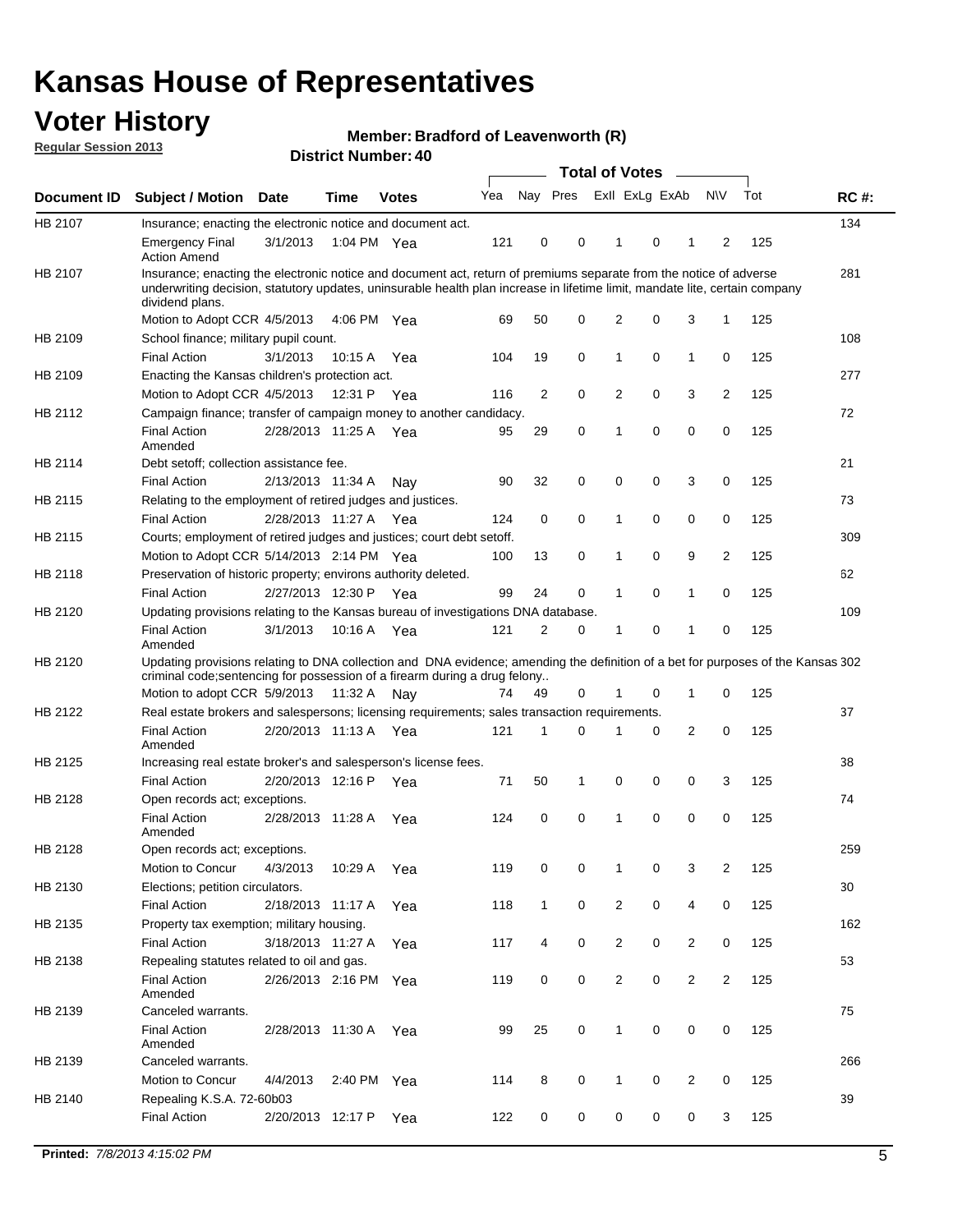## **Voter History**

**Member: Bradford of Leavenworth (R)** 

**Regular Session 2013**

|                    |                                                                                                                                              |          |                       |              |     |    | <b>Total of Votes</b>   |              |          | $\sim 100$     |     |     |             |
|--------------------|----------------------------------------------------------------------------------------------------------------------------------------------|----------|-----------------------|--------------|-----|----|-------------------------|--------------|----------|----------------|-----|-----|-------------|
| <b>Document ID</b> | <b>Subject / Motion Date</b>                                                                                                                 |          | Time                  | <b>Votes</b> | Yea |    | Nay Pres ExII ExLg ExAb |              |          |                | N\V | Tot | <b>RC#:</b> |
| HB 2141            | Repealer; elections process for certain unified school districts.                                                                            |          |                       |              |     |    |                         |              |          |                |     |     | 24          |
|                    | <b>Final Action</b>                                                                                                                          |          | 2/14/2013 11:23 A     | Yea          | 123 | 0  | 0                       | 0            | 0        | 1              | 1   | 125 |             |
| HB 2142            | Certain educational statutes concerning USD land transfers and higher education loan and grant programs.                                     |          |                       |              |     |    |                         |              |          |                |     |     | 40          |
|                    | <b>Final Action</b>                                                                                                                          |          | 2/20/2013 12:19 P Yea |              | 122 | 0  | 0                       | 0            | $\Omega$ | 0              | 3   | 125 |             |
| HB 2143            | Repealing outdated provisions relating to the purchase of certain real estate by the department of corrections.                              |          |                       |              |     |    |                         |              |          |                |     |     | 34          |
|                    | <b>Final Action</b>                                                                                                                          |          | 2/20/2013 11:09 A Yea |              | 122 | 0  | 0                       | 1            | 0        | $\overline{2}$ | 0   | 125 |             |
| HB 2144            | Repealing unnecessary statutes relating to juveniles.                                                                                        |          |                       |              |     |    |                         |              |          |                |     |     | 76          |
|                    | <b>Final Action</b>                                                                                                                          |          | 2/28/2013 11:32 A Yea |              | 124 | 0  | 0                       | 1            | 0        | 0              | 0   | 125 |             |
| HB 2145            | Repealing K.S.A. 75-5028; concerning the sale of real estate by the secretary of transportation.                                             |          |                       |              |     |    |                         |              |          |                |     |     | 35          |
|                    | <b>Final Action</b>                                                                                                                          |          | 2/20/2013 11:11 A Yea |              | 122 | 0  | 0                       | 1            | 0        | 2              | 0   | 125 |             |
| HB 2146            | Repealing the cancer drug repository program K.S.A. 2012 Supp. 65-1664 through 65-1667 and amending K.S.A. 2012 Supp. 77<br>65-1636.         |          |                       |              |     |    |                         |              |          |                |     |     |             |
|                    | <b>Final Action</b>                                                                                                                          |          | 2/28/2013 11:33 A     | Yea          | 124 | 0  | 0                       | 1            | $\Omega$ | 0              | 0   | 125 |             |
| HB 2147            | Repealer; use of metric system on certain road signs and markers, moving of heavy vehicles on bridges or culverts, interstate 94<br>bridges. |          |                       |              |     |    |                         |              |          |                |     |     |             |
|                    | <b>Final Action</b>                                                                                                                          | 3/1/2013 |                       | 9:52 AM Yea  | 123 | 0  | 0                       |              | 0        | 1              | 0   | 125 |             |
| HB 2148            | Repealers; postsecondary education scholarship provisions.                                                                                   |          |                       |              |     |    |                         |              |          |                |     |     | 41          |
|                    | <b>Final Action</b>                                                                                                                          |          | 2/20/2013 12:21 P     | Yea          | 106 | 16 | $\mathbf 0$             | 0            | 0        | $\mathbf 0$    | 3   | 125 |             |
| HB 2149            | Repealers; postsecondary education student loans and tuition grants.                                                                         |          |                       |              |     |    |                         |              |          |                |     |     | 42          |
|                    | <b>Final Action</b>                                                                                                                          |          | 2/20/2013 12:22 P     | Yea          | 108 | 14 | 0                       | 0            | $\Omega$ | $\Omega$       | 3   | 125 |             |
| HB 2149            | Repealing a \$500,000 transfer from highway patrol training center fund to the state general fund.                                           |          |                       |              |     |    |                         |              |          |                |     |     | 314         |
|                    | Motion to Concur                                                                                                                             |          | 5/23/2013 10:22 A Yea |              | 113 | 0  | 0                       |              | 0        | 8              | 3   | 125 |             |
| HB 2150            | Repealers; workforce development loan program act.                                                                                           |          |                       |              |     |    |                         |              |          |                |     |     | 78          |
|                    | <b>Final Action</b>                                                                                                                          |          | 2/28/2013 11:34 A Yea |              | 94  | 30 | $\mathbf 0$             | 1            | 0        | 0              | 0   | 125 |             |
| HB 2150            | Senate Substitute for HB 2150 by Committee on Commerce--Concerning the Kansas employment first oversight commission.                         |          |                       |              |     |    |                         |              |          |                |     |     | 267         |
|                    | Motion to Concur                                                                                                                             |          | 4/4/2013 2:44 PM Yea  |              | 110 | 12 | 0                       | 1            | 0        | 2              | 0   | 125 |             |
| HB 2151            | Repealers; report on medically underserved areas of the state.                                                                               |          |                       |              |     |    |                         |              |          |                |     |     | 63          |
|                    | <b>Final Action</b>                                                                                                                          |          | 2/27/2013 12:31 P     | Yea          | 123 | 0  | $\mathbf 0$             | 1            | 0        | 1              | 0   | 125 |             |
| HB 2152            | Repealer: uniform land sales practices act.                                                                                                  |          |                       |              |     |    |                         |              |          |                |     |     | 36          |
|                    | <b>Final Action</b>                                                                                                                          |          | 2/20/2013 11:12 A     | Yea          | 122 | 0  | $\mathbf 0$             | 1            | 0        | 2              | 0   | 125 |             |
| HB 2153            | Unused medications act; dontating entities.                                                                                                  |          |                       |              |     |    |                         |              |          |                |     |     | 64          |
|                    | <b>Final Action</b><br>Amended                                                                                                               |          | 2/27/2013 12:33 P     | Yea          | 123 | 0  | 0                       | 1            | 0        | 1              | 0   | 125 |             |
| HB 2154            | Senate Substitute for HB 2154 by Committee on Public Health and Welfare--Cosmetology; relating to licensure and renewal of 31                |          |                       |              |     |    |                         |              |          |                |     |     |             |
|                    | persons, salons and clinics.<br><b>Final Action</b><br>Amended                                                                               |          | 2/18/2013 11:19 A     | Yea          | 119 | 0  | 0                       | 2            | 0        | 4              | 0   | 125 |             |
| HB 2155            | Cosmetology; relating to licensure and renewal.                                                                                              |          |                       |              |     |    |                         |              |          |                |     |     | 32          |
|                    | <b>Final Action</b><br>Amended                                                                                                               |          | 2/18/2013 11:21 A Yea |              | 119 | 0  | 0                       | 2            | 0        |                | 0   | 125 |             |
| HB 2156            | Repealers; school finance; area vocational school fund; local effort as applied to U.S.D. No. 450                                            |          |                       |              |     |    |                         |              |          |                |     |     | 43          |
|                    | <b>Final Action</b>                                                                                                                          |          | 2/20/2013 12:23 P     | Yea          | 122 | 0  | 0                       | 0            | 0        | 0              | 3   | 125 |             |
| HB 2160            | Quality care assessment on skilled nursing care facilities.                                                                                  |          |                       |              |     |    |                         |              |          |                |     |     | 144         |
|                    | <b>Final Action</b>                                                                                                                          | 3/7/2013 | 12:13 P               | Yea          | 100 | 21 | 0                       | 1            | 0        | 3              | 0   | 125 |             |
| HB 2162            | Prohibition on use of state appropriated moneys to lobby relating to gun control at federal, state and local ogvernment level.               |          |                       |              |     |    |                         |              |          |                |     |     | 79          |
|                    | Final Action<br>Amended                                                                                                                      |          | 2/28/2013 11:36 A Yea |              | 120 | 4  | 0                       | $\mathbf 1$  | 0        | 0              | 0   | 125 |             |
| HB 2162            | Prohibition on use of state appropriated moneys to lobby at federal, state and local government levels relating to gun control.              |          |                       |              |     |    |                         |              |          |                |     |     | 312         |
|                    | Motion to adopt CCR 5/21/2013 2:52 PM Yea                                                                                                    |          |                       |              | 83  | 28 | 0                       |              | 0        | 13             | 0   | 125 |             |
| HB 2163            | Relating to garnishment proceedings.                                                                                                         |          |                       |              |     |    |                         |              |          |                |     |     | 80          |
|                    | <b>Final Action</b>                                                                                                                          |          | 2/28/2013 11:37 A     | Yea          | 124 | 0  | 0                       | $\mathbf{1}$ | 0        | 0              | 0   | 125 |             |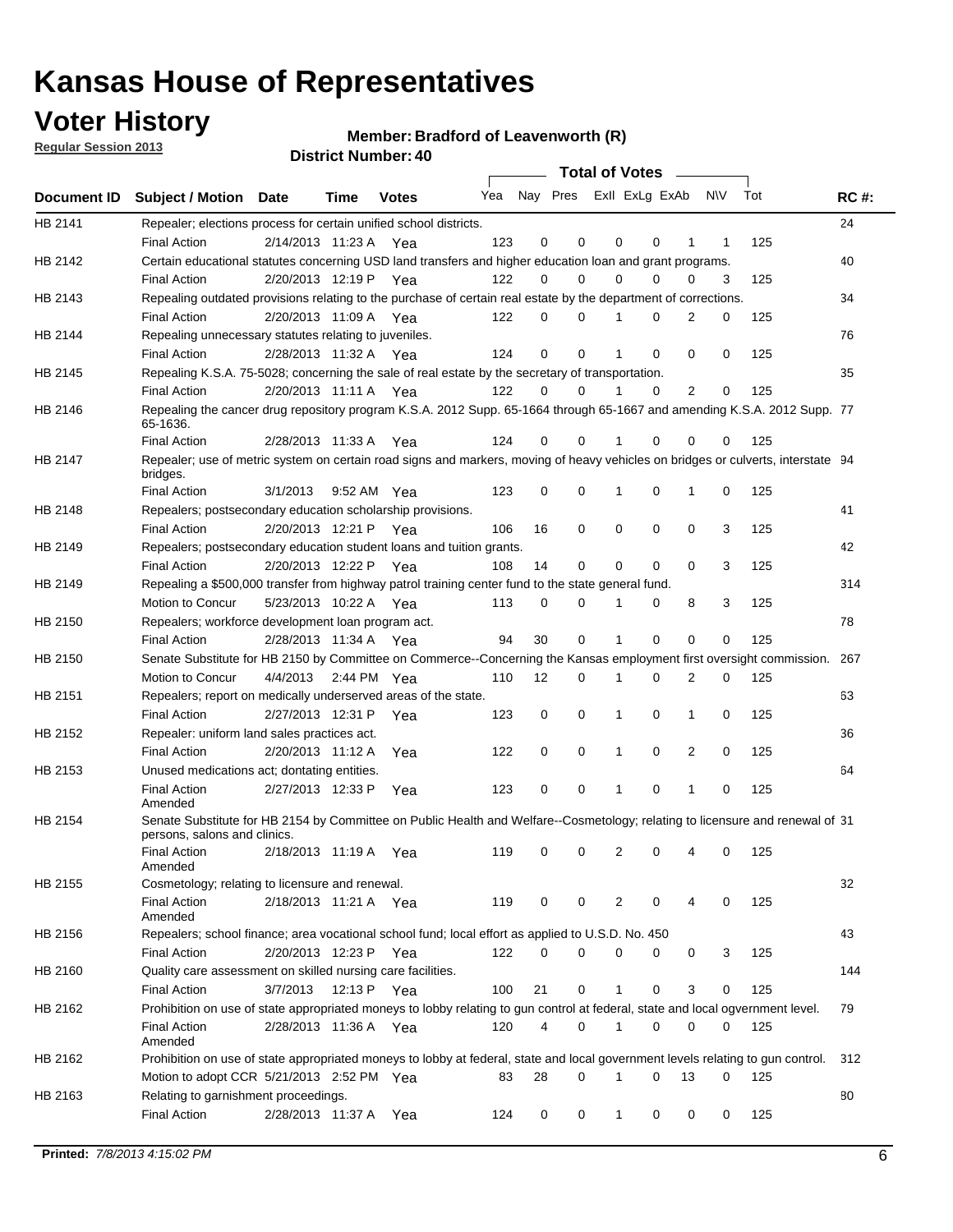## **Voter History**

**Member: Bradford of Leavenworth (R)** 

**Regular Session 2013**

|             |                                                                                                                                                                                                                                    |                       |             |              |     |              |          | <b>Total of Votes</b> |          |                |                |     |             |
|-------------|------------------------------------------------------------------------------------------------------------------------------------------------------------------------------------------------------------------------------------|-----------------------|-------------|--------------|-----|--------------|----------|-----------------------|----------|----------------|----------------|-----|-------------|
| Document ID | <b>Subject / Motion Date</b>                                                                                                                                                                                                       |                       | Time        | <b>Votes</b> | Yea | Nay Pres     |          | Exll ExLg ExAb        |          |                | <b>NV</b>      | Tot | <b>RC#:</b> |
| HB 2164     | Relating to jurors; information disqualifying prospective juror from jury service.                                                                                                                                                 |                       |             |              |     |              |          |                       |          |                |                |     | 47          |
|             | <b>Final Action</b><br>Amended                                                                                                                                                                                                     | 2/25/2013 12:12 P     |             | Yea          | 75  | 45           | 0        | 0                     | 0        | 0              | 5              | 125 |             |
| HB 2164     | Juries and grand juries.                                                                                                                                                                                                           |                       |             |              |     |              |          |                       |          |                |                |     | 284         |
|             | Motion to Adopt CCR 4/5/2013                                                                                                                                                                                                       |                       |             | 5:53 PM Yea  | 92  | 28           | 0        | 2                     | 0        | 2              | 1              | 125 |             |
| HB 2166     | Sub HB 2166 by Committee on Judiciary -- Relating to the medical assistance recovery program.                                                                                                                                      |                       |             |              |     |              |          |                       |          |                |                |     | 165         |
|             | Final Action Sub Bill 3/19/2013 10:34 A Yea<br>Amended                                                                                                                                                                             |                       |             |              | 112 | 11           | 0        |                       | 0        | 1              | 0              | 125 |             |
| HB 2167     | Establishing Native American legislative day at the capitol.                                                                                                                                                                       |                       |             |              |     |              |          |                       |          |                |                |     | 54          |
|             | <b>Final Action</b>                                                                                                                                                                                                                | 2/26/2013 2:17 PM Yea |             |              | 119 | 0            | 0        | 2                     | 0        | $\overline{2}$ | $\overline{2}$ | 125 |             |
| HB 2167     | Senate Substitute for HB 2167 by Committee on Federal and State Affairs -- Concerning fireworks; regulations thereof.                                                                                                              |                       |             |              |     |              |          |                       |          |                |                |     | 261         |
|             | Motion to Concur                                                                                                                                                                                                                   | 4/4/2013 11:11 A Nay  |             |              | 100 | 23           | 0        |                       | $\Omega$ | 1              | 0              | 125 |             |
| HB 2169     | Allowing for proceedings to determine final disposition of prisoner's pending probation revocations.                                                                                                                               |                       |             |              |     |              |          |                       |          |                |                |     | 49          |
|             | <b>Final Action</b>                                                                                                                                                                                                                | 2/26/2013 2:10 PM Yea |             |              | 119 | $\Omega$     | $\Omega$ | 0                     | 0        | 0              | 6              | 125 |             |
| HB 2170     | Concerning sentencing dispositions, probation and postrelease supervision.                                                                                                                                                         |                       |             |              |     |              |          |                       |          |                |                |     | 110         |
|             | <b>Final Action</b><br>Amended                                                                                                                                                                                                     | 3/1/2013              | 10:23 A Yea |              | 79  | 44           | 0        | 1                     | $\Omega$ | 1              | 0              | 125 |             |
| HB 2170     | Concerning sentencing dispositions, probation and postrelease supervision.                                                                                                                                                         |                       |             |              |     |              |          |                       |          |                |                |     | 256         |
|             | Motion to Concur                                                                                                                                                                                                                   | 4/1/2013              | 10:54 A     | Yea          | 75  | 44           | 0        | 1                     | 0        | 2              | 3              | 125 |             |
| HB 2172     | Cemeteries; cemetery corporations and cemetery merchandise.                                                                                                                                                                        |                       |             |              |     |              |          |                       |          |                |                |     | 81          |
|             | <b>Final Action</b><br>Amended                                                                                                                                                                                                     | 2/28/2013 11:38 A     |             | Yea          | 124 | 0            | 0        | 1                     | 0        | 0              | 0              | 125 |             |
| HB 2176     | The Eisenhower foundation license plate.                                                                                                                                                                                           |                       |             |              |     |              |          |                       |          |                |                |     | 57          |
|             | <b>Final Action</b>                                                                                                                                                                                                                | 2/27/2013 12:11 P     |             | Yea          | 112 | 11           | 0        | 0                     | 0        | 1              | 1              | 125 |             |
| HB 2177     | Relating to motor carriers; concerning safety rules and regulations; certificates of convenience and necessity; transportation of 55<br>certain materials.                                                                         |                       |             |              |     |              |          |                       |          |                |                |     |             |
|             | Final Action<br>Amended                                                                                                                                                                                                            | 2/26/2013 2:18 PM Yea |             |              | 119 | 0            | 0        | 2                     | 0        | $\overline{2}$ | 2              | 125 |             |
| HB 2179     | Amending the secretary of labor's role of taking assignment of wage claims.                                                                                                                                                        |                       |             |              |     |              |          |                       |          |                |                |     | 111         |
|             | <b>Final Action</b><br>Amended                                                                                                                                                                                                     | 3/1/2013              | 10:24 A     | Yea          | 87  | 36           | 0        | 1                     | 0        | 1              | 0              | 125 |             |
| HB 2181     | Authorizing licensing bodies to accept certain online distance education courses towards licensure for military service member 55<br>applicants                                                                                    |                       |             |              |     |              |          |                       |          |                |                |     |             |
|             | <b>Final Action</b>                                                                                                                                                                                                                | 2/27/2013 12:34 P     |             | Yea          | 123 | 0            | 0        | 1                     | 0        | 1              | 0              | 125 |             |
| HB 2182     | Relating to grand juries.                                                                                                                                                                                                          |                       |             |              |     |              |          |                       |          |                |                |     | 152         |
|             | <b>Final Action</b><br>Amended                                                                                                                                                                                                     | 3/13/2013 11:20 A     |             | Yea          | 100 | 24           | 0        | 0                     | 0        | 1              | 0              | 125 |             |
| HB 2183     | Substitute HB 2183 by Committee on Health and Human Services - - designation and control of infectious and contagious<br>diseases.                                                                                                 |                       |             |              |     |              |          |                       |          |                |                |     | 112         |
|             | Final Action Sub Bill 3/1/2013<br>Amended                                                                                                                                                                                          |                       |             | 10:26 A Yea  | 122 | $\mathbf{1}$ | 0        | $\mathbf{1}$          | 0        | $\mathbf{1}$   | 0              | 125 |             |
| HB 2183     | Substitute HB 2183 by Committee on Health and Human Services -- department of health and environment statutory duties<br>and functions, infectious and contagious diseases, laboratory services, health information technology and |                       |             |              |     |              |          |                       |          |                |                |     | 297         |
|             | Motion to Adopt CCR 4/5/2013                                                                                                                                                                                                       |                       |             | 9:37 PM Yea  | 120 | 0            | 0        | $\overline{2}$        | 0        | 2              | $\mathbf{1}$   | 125 |             |
| HB 2185     | Consolidation of citites and counties; dual majority vote.                                                                                                                                                                         |                       |             |              |     |              |          |                       |          |                |                |     | 113         |
|             | <b>Final Action</b><br>Amended                                                                                                                                                                                                     | 3/1/2013              |             | 10:27 A Yea  | 119 | 4            | 0        | 1                     | 0        | 1              | 0              | 125 |             |
| HB 2193     | Public facilities; accessiblity standards for disabled persons.                                                                                                                                                                    |                       |             |              |     |              |          |                       |          |                |                |     | 145         |
|             | <b>Final Action</b>                                                                                                                                                                                                                | 3/7/2013              | 12:14 P Yea |              | 121 | 0            | 0        | 1                     | 0        | 3              | 0              | 125 |             |
| HB 2195     | Claims against the state; 2012 Joint Committee recommendations.                                                                                                                                                                    |                       |             |              |     |              |          |                       |          |                |                |     | 146         |
|             | <b>Final Action</b><br>Amended                                                                                                                                                                                                     | 3/7/2013              | 12:16 P Yea |              | 110 | 10           | 0        | 1                     | 0        | 3              | $\mathbf{1}$   | 125 |             |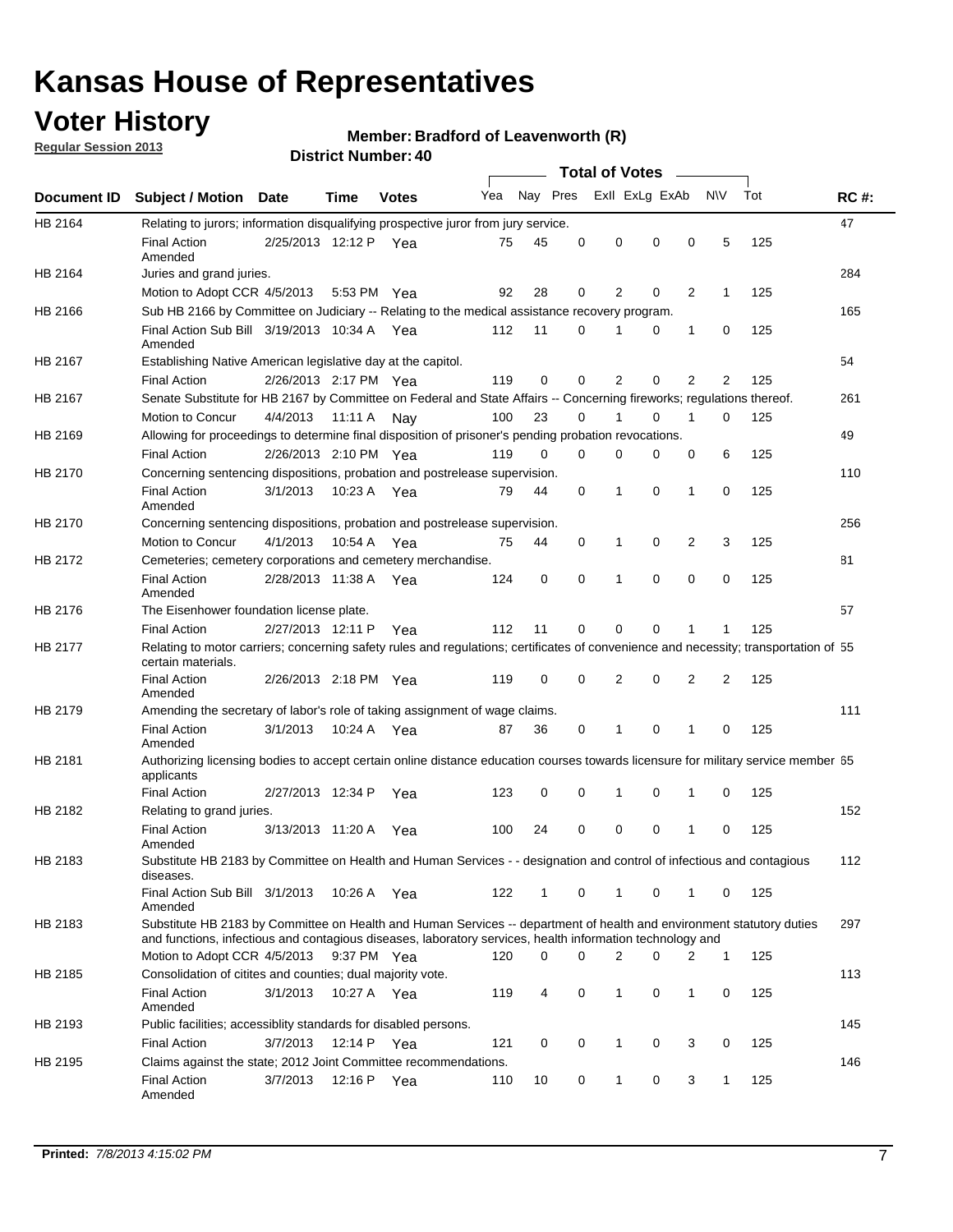## **Voter History**

**Member: Bradford of Leavenworth (R)** 

**Regular Session 2013**

|                |                                                                                                                                                                                                                |                       |         |              |     |          |          | <b>Total of Votes</b> |   |              |            |     |             |
|----------------|----------------------------------------------------------------------------------------------------------------------------------------------------------------------------------------------------------------|-----------------------|---------|--------------|-----|----------|----------|-----------------------|---|--------------|------------|-----|-------------|
| Document ID    | <b>Subject / Motion Date</b>                                                                                                                                                                                   |                       | Time    | <b>Votes</b> | Yea | Nay Pres |          | Exll ExLg ExAb        |   |              | <b>N/A</b> | Tot | <b>RC#:</b> |
| HB 2197        | Kansas state high school activities association; membership of board of directors and executive board.                                                                                                         |                       |         |              |     |          |          |                       |   |              |            |     | 249         |
|                | <b>Emergency Final</b><br><b>Action Amend</b>                                                                                                                                                                  | 3/26/2013 8:46 PM Yea |         |              | 69  | 53       | 0        |                       | 0 | 2            | 0          | 125 |             |
| HB 2199        | Second amendment protection act.                                                                                                                                                                               |                       |         |              |     |          |          |                       |   |              |            |     | 157         |
|                | <b>Final Action</b><br>Amended                                                                                                                                                                                 | 3/14/2013 11:34 A     |         | Yea          | 94  | 29       | 0        | 0                     | 0 | 2            | 0          | 125 |             |
| HB 2199        | Senate Substitute for HB 2199 by Committee on Federal and State Affairs--Secretary of Administration; successor; diretor of<br>accounts and reports; certain rules and regulations; Kansas liquor control act. |                       |         |              |     |          |          |                       |   |              |            |     | 313         |
|                | Motion to adopt CCR 5/22/2013 2:17 PM Yea                                                                                                                                                                      |                       |         |              | 89  | 23       | 0        | 1                     | 0 | 12           | 0          | 125 |             |
| HB 2200        | Executive chief information technology officer; office of information tehcnology services.                                                                                                                     |                       |         |              |     |          |          |                       |   |              |            |     | 114         |
|                | <b>Final Action</b><br>Amended                                                                                                                                                                                 | 3/1/2013              | 10:28 A | Yea          | 121 | 2        | 0        | 1                     | 0 | 1            | 0          | 125 |             |
| HB 2201        | Telecommunications; regulation by the state corporation commission and distributions from the Kansas universal service<br>fund.                                                                                |                       |         |              |     |          |          |                       |   |              |            |     | 33          |
|                | <b>Final Action</b><br>Amended                                                                                                                                                                                 | 2/18/2013 11:24 A     |         | Yea          | 118 | 1        | 0        | 2                     | 0 | 4            | 0          | 125 |             |
| HB 2201        | Telecommunications; regulation by the state corporation commission and distributions from the Kansas universal service<br>fund.                                                                                |                       |         |              |     |          |          |                       |   |              |            |     | 278         |
|                | Motion to Adopt CCR 4/5/2013                                                                                                                                                                                   |                       | 12:57 P | Yea          | 99  | 20       | 0        | 2                     | 0 | 3            | 1          | 125 |             |
| HB 2202        | Providing automatic relief from certain motor carrier restrictions upon the governor's declaration of emergency.                                                                                               |                       |         |              |     |          |          |                       |   |              |            |     | 44          |
|                | <b>Final Action</b><br>Amended                                                                                                                                                                                 | 2/20/2013 12:25 P     |         | Yea          | 122 | 0        | 0        | 0                     | 0 | 0            | 3          | 125 |             |
| HB 2203        | Relating to exercise of religion.                                                                                                                                                                              |                       |         |              |     |          |          |                       |   |              |            |     | 115         |
|                | <b>Final Action</b><br>Amended                                                                                                                                                                                 | 3/1/2013              | 10:31 A | Yea          | 109 | 14       | 0        | 1                     | 0 | 1            | 0          | 125 |             |
| HB 2203        | Relating to exercise of religion.                                                                                                                                                                              |                       |         |              |     |          |          |                       |   |              |            |     | 200         |
|                | Motion to Concur                                                                                                                                                                                               | 3/25/2013 9:41 AM     |         | Yea          | 109 | 12       | 0        | 2                     | 0 | 2            | 0          | 125 |             |
| HB 2204        | Relating to redemption of real property.                                                                                                                                                                       |                       |         |              |     |          |          |                       |   |              |            |     | 116         |
|                | <b>Final Action</b><br>Amended                                                                                                                                                                                 | 3/1/2013              | 10:32 A | Yea          | 123 | 0        | 0        | 1                     | 0 | 1            | 0          | 125 |             |
| HB 2204        | Extending the judicial branch surcharge for two years.                                                                                                                                                         |                       |         |              |     |          |          |                       |   |              |            |     | 308         |
|                | Motion to adopt CCR 5/13/2013 10:38 A                                                                                                                                                                          |                       |         | Yea          | 121 | 1        | 0        | 0                     | 0 | 3            | 0          | 125 |             |
| HB 2205        | Adoption hearings; time and waiver of notice.                                                                                                                                                                  |                       |         |              |     |          |          |                       |   |              |            |     | 117         |
|                | <b>Final Action</b><br>Amended                                                                                                                                                                                 | 3/1/2013              |         | 10:33 A Yea  | 123 | 0        | 0        | 1                     | 0 | 1            | 0          | 125 |             |
| HB 2207        | Substitute HB 2207 by Committee on Agriculture and Natural Resources--Amending provisions relating to the regulation and<br>certification of animal feeding facilities.                                        |                       |         |              |     |          |          |                       |   |              |            |     | 56          |
|                | Final Action Sub Bill 2/26/2013 2:20 PM Yea                                                                                                                                                                    |                       |         |              | 119 | 0        | 0        | 2                     | 0 | 2            | 2          | 125 |             |
| <b>HB 2207</b> | Substitute HB 2207 by Committee on Agriculture and Natural Resources--Amending provisions relating to the regulation and 257<br>certification of animal feeding facilities.                                    |                       |         |              |     |          |          |                       |   |              |            |     |             |
|                | Motion to Concur                                                                                                                                                                                               | 4/1/2013 2:23 PM Yea  |         |              | 119 | 0        | 0        | 1                     | 0 | 3            | 2          | 125 |             |
| HB 2209        | Amendments to the Kansas offender registration act.                                                                                                                                                            |                       |         |              |     |          |          |                       |   |              |            |     | 66          |
|                | Final Action<br>Amended                                                                                                                                                                                        | 2/27/2013 12:35 P Yea |         |              | 123 | 0        | 0        | $\mathbf{1}$          | 0 | $\mathbf{1}$ | 0          | 125 |             |
| HB 2210        | Elections; change of party affiliation.                                                                                                                                                                        |                       |         |              |     |          |          |                       |   |              |            |     | 132         |
|                | <b>Emergency Final</b><br><b>Action Amend</b>                                                                                                                                                                  | 3/1/2013              |         | 1:02 PM Yea  | 72  | 49       | 0        |                       | 0 | 1            | 2          | 125 |             |
| HB 2212        | Concerning the requirements to receiving a service grant through the veterans claims assistance program.<br>Final Action                                                                                       | 3/1/2013              |         | 10:34 A Yea  | 123 | 0        | 0        | $\mathbf{1}$          | 0 | 1            | 0          | 125 | 118         |
| HB 2213        | Member elections and retirement benefit determinations and one-time payments under KPERS act of 2015.                                                                                                          |                       |         |              |     |          |          |                       |   |              |            |     | 27          |
|                | <b>Final Action</b><br>Amended                                                                                                                                                                                 | 2/15/2013 11:19 A Yea |         |              | 115 | 0        | 0        | 2                     | 2 | 3            | 3          | 125 |             |
| HB 2213        | Member elections and retirement benefit determinations and one-time payments under KPERS act of 2015.                                                                                                          |                       |         |              |     |          |          |                       |   |              |            |     | 311         |
|                | Motion to adopt CCR 5/20/2013 2:11 PM Yea                                                                                                                                                                      |                       |         |              | 104 | $\Omega$ | $\Omega$ | 1                     | 0 | 16           | 4          | 125 |             |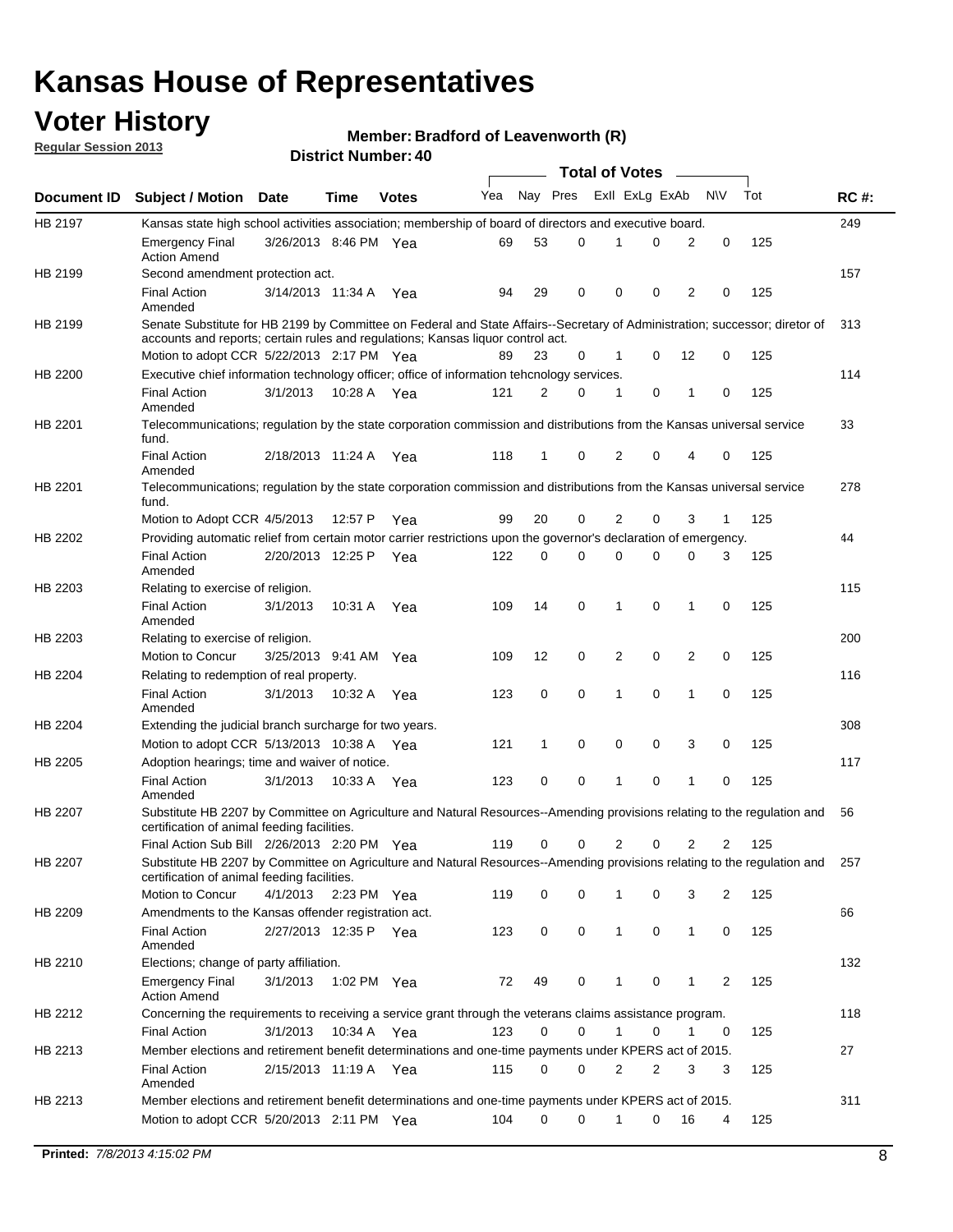## **Voter History**

**Member: Bradford of Leavenworth (R)** 

**Regular Session 2013**

|                |                                                                                                                                                                                                       |                       |             | טד . וסעוווער ועוווסוע |                             |              |          |              | <b>Total of Votes</b> | $\sim$         |              |     |             |
|----------------|-------------------------------------------------------------------------------------------------------------------------------------------------------------------------------------------------------|-----------------------|-------------|------------------------|-----------------------------|--------------|----------|--------------|-----------------------|----------------|--------------|-----|-------------|
| Document ID    | <b>Subject / Motion Date</b>                                                                                                                                                                          |                       | <b>Time</b> | <b>Votes</b>           | Yea Nay Pres ExII ExLg ExAb |              |          |              |                       |                | <b>NV</b>    | Tot | <b>RC#:</b> |
| HB 2216        | Repealing certain joint committees and amending related statutes; amending the joint committees on special claims against<br>the state.                                                               |                       |             |                        |                             |              |          |              |                       |                |              |     | 119         |
|                | <b>Final Action</b><br>Amended                                                                                                                                                                        | 3/1/2013              | 10:36 A     | Yea                    | 91                          | 32           | 0        | 1            | 0                     | 1              | 0            | 125 |             |
| HB 2216        | Repealing certain joint committees and amending related statutes; amending the joint committees on special claims against<br>the state.                                                               |                       |             |                        |                             |              |          |              |                       |                |              |     | 323         |
|                | Motion to adopt CCR 6/2/2013                                                                                                                                                                          |                       | 12:18 A     | Yea                    | 81                          | 28           | 0        | 1            | 0                     | 6              | 9            | 125 |             |
| HB 2217        | Creating the crime of female genital mutilation and setting the penalty.                                                                                                                              |                       |             |                        |                             |              |          |              |                       |                |              |     | 120         |
|                | <b>Final Action</b><br>Amended                                                                                                                                                                        | 3/1/2013              |             | 10:37 A Yea            | 123                         | 0            | 0        | 1            | 0                     | $\mathbf{1}$   | 0            | 125 |             |
| HB 2218        | Driving under the influence of alcohol or drugs; tests; implied consent; administrative hearings.                                                                                                     |                       |             |                        |                             |              |          |              |                       |                |              |     | 82          |
|                | <b>Final Action</b>                                                                                                                                                                                   | 2/28/2013 11:40 A     |             | Yea                    | 124                         | 0            | 0        | 1            | 0                     | 0              | 0            | 125 |             |
| HB 2218        | Driving under the influence of alcohol or drugs; boating under the influence of alcohol or drugs; tests; implied consent;<br>administrative hearings; aggravated battery DUI.                         |                       |             |                        |                             |              |          |              |                       |                |              |     | 303         |
|                | Motion to adopt CCR 5/9/2013                                                                                                                                                                          |                       | 11:46 A     | Yea                    | 120                         | 2            | 0        | 1            | 0                     | 1              | 1            | 125 |             |
| HB 2221        | Enacting the equal access act; school employees; professional employees organization.                                                                                                                 |                       |             |                        |                             |              |          |              |                       |                |              |     | 83          |
|                | <b>Final Action</b>                                                                                                                                                                                   | 2/28/2013 11:42 A     |             | Yea                    | 71                          | 53           | 0        | 1            | 0                     | 0              | 0            | 125 |             |
| HB 2222        | School districts; bullying policies.                                                                                                                                                                  |                       |             |                        |                             |              |          |              |                       |                |              |     | 141         |
|                | <b>Emergency Final</b><br><b>Action Amend</b>                                                                                                                                                         | 3/1/2013              |             | 1:13 PM $Yea$          | 119                         | $\mathbf{1}$ | 1        | 1            | 0                     | $\mathbf{1}$   | 2            | 125 |             |
| HB 2228        | Decreased employer payments to group insurance reserve fund for KPERS plan of death and long-term disability benefits<br>during fiscal years 2014 and 2015.                                           |                       |             |                        |                             |              |          |              |                       |                |              |     | 28          |
|                | <b>Final Action</b><br>Amended                                                                                                                                                                        | 2/15/2013 11:21 A Yea |             |                        | 115                         | 0            | 0        | 2            | 2                     | 3              | 3            | 125 |             |
| HB 2231        | Substitute HB 2231 by Committee on Appropriations - Appropriations for FY 2014, FY 2015, FY 2016, FY 2017 and FY 2018<br>for various state agencies; capital improvement projects.                    |                       |             |                        |                             |              |          |              |                       |                |              |     | 177         |
|                | Final Action Sub Bill 3/20/2013 10:29 A Yea<br>Amended                                                                                                                                                |                       |             |                        | 68                          | 55           | 0        |              | 0                     | 1              | 0            | 125 |             |
| HB 2234        | Contracts between the Kansas turnpike authority and the Kansas department of transportation.                                                                                                          |                       |             |                        |                             |              |          |              |                       |                |              |     | 151         |
|                | <b>Final Action</b><br>Amended                                                                                                                                                                        | 3/11/2013 11:16 A Yea |             |                        | 81                          | 41           | $\Omega$ | 0            | 1                     | $\overline{2}$ | 0            | 125 |             |
| HB 2234        | Naming the secretary of transportation as the director of operations of the Kansas turnpike authority; pertaining to certain<br>contracts between the authority and the department of transportation. |                       |             |                        |                             |              |          |              |                       |                |              |     | 299         |
|                | Motion to Adopt CCR 4/5/2013                                                                                                                                                                          |                       | 10:12 P     | Yea                    | 76                          | 44           | 0        | 2            | 0                     | 2              | 1            | 125 |             |
| <b>HB 2244</b> | Taxation of watercraft.                                                                                                                                                                               |                       |             |                        |                             | 15           | 0        | 1            | 0                     | 2              | 0            | 125 | 250         |
|                | <b>Emergency Final</b><br><b>Action Amend</b>                                                                                                                                                         | 3/26/2013 8:49 PM Yea |             |                        | 107                         |              |          |              |                       |                |              |     |             |
| HB 2249        | City annexation of fire district land; double taxation; refund.                                                                                                                                       |                       |             |                        |                             |              |          |              |                       |                |              |     | 121         |
|                | Final Action 3/1/2013 10:39 A Yea<br>Amended                                                                                                                                                          |                       |             |                        | 101                         | 22           | 0        | $\mathbf{1}$ | 0                     | $\mathbf{1}$   | 0            | 125 |             |
| HB 2249        | Certain property issues; fire districts; historic preservation; solid waste.                                                                                                                          |                       |             |                        |                             |              |          |              |                       |                |              |     | 310         |
|                | Motion to Adopt CCR 5/17/2013 10:25 A Yea                                                                                                                                                             |                       |             |                        | 92                          | 18           | 0        | 1            | 0                     | 14             | 0            | 125 |             |
| HB 2252        | Eliminating the statute of limitations for prosecutions of rape and aggravated criminal sodomy.                                                                                                       |                       |             |                        |                             |              |          |              |                       |                |              |     | 122         |
|                | <b>Final Action</b><br>Amended                                                                                                                                                                        | 3/1/2013              |             | 10:40 A Yea            | 123                         | 0            | 0        |              | 0                     | $\mathbf{1}$   | 0            | 125 |             |
| HB 2253        | Abortion; prohibiting funding for abortion services; amending late-term abortion and woman's- right-to-know statutes.                                                                                 |                       |             |                        |                             |              |          |              |                       |                |              |     | 178         |
|                | <b>Final Action</b><br>Amended                                                                                                                                                                        | 3/20/2013 10:31 A Yea |             |                        | 92                          | 31           | 0        | 1            | 0                     | 1              | 0            | 125 |             |
| HB 2253        | Abortion; prohibiting funding for abortion services; amending late-term abortion and woman's- right-to-know statutes.                                                                                 |                       |             |                        |                             |              |          |              |                       |                |              |     | 301         |
|                | Motion to Adopt CCR 4/5/2013                                                                                                                                                                          |                       |             | 10:34 P Yea            | 90                          | 30           | 0        | 2            | 0                     | 2              | $\mathbf{1}$ | 125 |             |
| HB 2255        | Economic development; investments in telecommunications machinery and equipment.                                                                                                                      |                       |             |                        |                             |              |          |              |                       |                |              |     | 142         |
|                | EFA Sub Bill<br>Amended                                                                                                                                                                               | 3/1/2013              |             | 1:15 PM Yea            | 116                         | 5            | 0        | 1            | 0                     | 1              | 2            | 125 |             |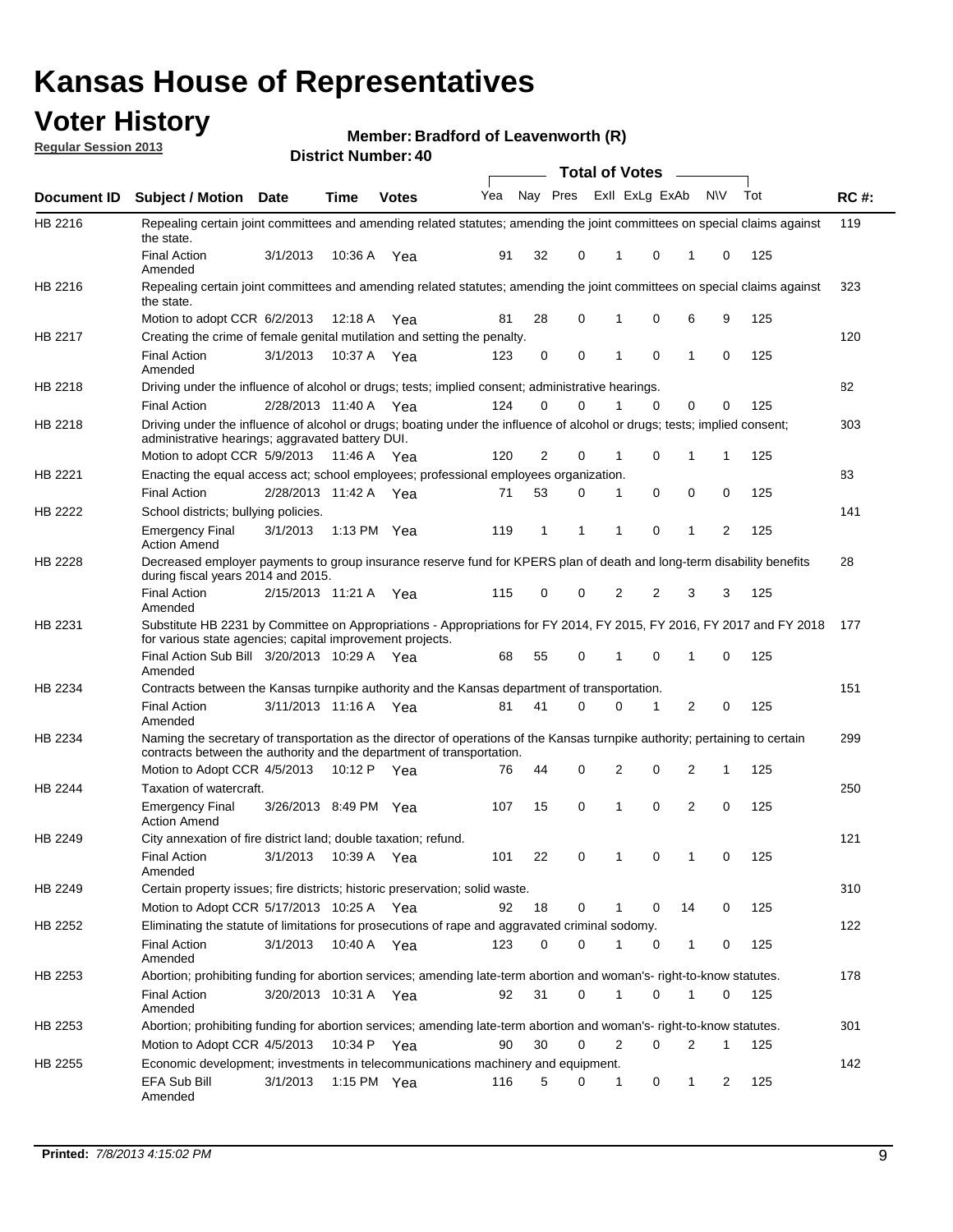## **Voter History**

**Member: Bradford of Leavenworth (R)** 

**Regular Session 2013**

|                    |                                                                                                                                                                                       |                       | טד . וסעווואזו וטווע |              |     |                         |             | <b>Total of Votes</b> |              | $\sim$         |              |     |             |
|--------------------|---------------------------------------------------------------------------------------------------------------------------------------------------------------------------------------|-----------------------|----------------------|--------------|-----|-------------------------|-------------|-----------------------|--------------|----------------|--------------|-----|-------------|
| <b>Document ID</b> | <b>Subject / Motion</b>                                                                                                                                                               | Date                  | Time                 | <b>Votes</b> | Yea | Nay Pres Exll ExLg ExAb |             |                       |              |                | N\V          | Tot | <b>RC#:</b> |
| HB 2259            | Domestic relations; relating to dissolution of marriage;                                                                                                                              |                       |                      |              |     |                         |             |                       |              |                |              |     | 58          |
|                    | <b>Final Action</b>                                                                                                                                                                   | 2/27/2013 12:12 P     |                      | Yea          | 123 | 0                       | 0           | 1                     | 0            | 1              | $\Omega$     | 125 |             |
| HB 2261            | Authorizing the expenditure of unencumbered balances held by school district; removing the cap for contingency reserve<br>fund.                                                       |                       |                      |              |     |                         |             |                       |              |                |              |     | 48          |
|                    | <b>Final Action</b><br>Amended                                                                                                                                                        | 2/25/2013 12:13 P     |                      | Yea          | 120 | 0                       | 0           | 0                     | 0            | 0              | 5            | 125 |             |
| HB 2261            | School districts; expenditure of unencumbered bala ces; removing the cap for contingency reserve fund; establishing celebrate 305<br>freedom week; bullying policies. ies.            |                       |                      |              |     |                         |             |                       |              |                |              |     |             |
|                    | Motion to adopt CCR 5/9/2013                                                                                                                                                          |                       | 2:25 PM Yea          |              | 119 | 1                       | 0           |                       | 0            | 4              | 0            | 125 |             |
| HB 2262            | Substitute HB 2262 by Committee on Appropriations - Amending the percentage amount that is deposited into the oil and gas 210<br>valuation depletion trust fund from 12.41% to 8.25%. |                       |                      |              |     |                         |             |                       |              |                |              |     |             |
|                    | Final Action Sub Bill 3/26/2013 9:58 AM Yea                                                                                                                                           |                       |                      |              | 96  | 23                      | 0           |                       | 0            | 5              | 0            | 125 |             |
| HB 2267            | Income tax, credits, high performance incentive program; subtraction modifications, certain expenses related to living dinor<br>organ donations.                                      |                       |                      |              |     |                         |             |                       |              |                |              |     | 252         |
|                    | <b>Emergency Final</b><br><b>Action Amend</b>                                                                                                                                         | 3/26/2013 8:52 PM Yea |                      |              | 106 | 16                      | 0           | 1                     | 0            | 2              | 0            | 125 |             |
| HB 2269            | John Bower memorial highway.                                                                                                                                                          |                       |                      |              |     |                         |             |                       |              |                |              |     | 84          |
|                    | <b>Final Action</b><br>Amended                                                                                                                                                        | 2/28/2013 11:44 A Yea |                      |              | 114 | 10                      | 0           | 1                     | 0            | 0              | 0            | 125 |             |
| HB 2272            | Exempting IRB-purchased property from property taxatin without state ownerhsip requirement.                                                                                           |                       |                      |              |     |                         |             |                       |              |                |              |     | 123         |
|                    | <b>Final Action</b>                                                                                                                                                                   | 3/1/2013              | 10:41 A Yea          |              | 123 | 0                       | 0           | 1                     | 0            | $\mathbf{1}$   | 0            | 125 |             |
| HB 2278            | Creating a penalty enhancement for the theft or burglary of a firearm.                                                                                                                |                       |                      |              |     |                         |             |                       |              |                |              |     | 135         |
|                    | <b>Emergency Final</b><br><b>Action Amend</b>                                                                                                                                         | 3/1/2013              | 1:06 PM Yea          |              | 117 | 4                       | $\mathbf 0$ | $\mathbf 1$           | $\Omega$     | 1              | 2            | 125 |             |
| HB 2280            | School districts; establishing celebrate freedom week and related curriculum.                                                                                                         |                       |                      |              |     |                         |             |                       |              |                |              |     | 140         |
|                    | <b>Emergency Final</b><br><b>Action Amend</b>                                                                                                                                         | 3/1/2013              | 1:12 PM Yea          |              | 95  | 25                      | 1           | 1                     | 0            | 1              | 2            | 125 |             |
| HB 2294            | Kansas uniform securities act.                                                                                                                                                        |                       |                      |              |     |                         |             |                       |              |                |              |     | 124         |
|                    | <b>Final Action</b>                                                                                                                                                                   | 3/1/2013              | 10:42 A Yea          |              | 123 | 0                       | 0           | 1                     | $\mathbf 0$  | $\mathbf{1}$   | 0            | 125 |             |
| HB 2296            | Campaign finance; permitted uses of campaign funds.                                                                                                                                   |                       |                      |              |     |                         |             |                       |              |                |              |     | 148         |
|                    | <b>Final Action</b>                                                                                                                                                                   | 3/8/2013              | 11:12 A Yea          |              | 120 | $\mathbf{1}$            | 0           | 0                     | $\mathbf{1}$ | $\overline{2}$ | $\mathbf{1}$ | 125 |             |
| HB 2298            | Amending the crimes of interference with law enforcement and giving a false alarm.                                                                                                    |                       |                      |              |     |                         |             |                       |              |                |              |     | 136         |
|                    | <b>Emergency Final</b><br>Action                                                                                                                                                      | 3/1/2013              | 1:07 PM Yea          |              | 121 | 0                       | 0           | 1                     | 0            | $\mathbf{1}$   | 2            | 125 |             |
| HB 2302            | Relating to drug screening, criminal history record check and fingerprinting of certain persons and employees.                                                                        |                       |                      |              |     |                         |             |                       |              |                |              |     | 85          |
|                    | <b>Final Action</b><br>Amended                                                                                                                                                        | 2/28/2013 11:45 A Yea |                      |              | 124 | 0                       | $\Omega$    | 1                     | 0            | 0              | $\mathbf 0$  | 125 |             |
| HB 2303            | Relating to drivier's license fees; driving under the influence equipment fund.                                                                                                       |                       |                      |              |     |                         |             |                       |              |                |              |     | 125         |
|                    | <b>Final Action</b><br>Amended                                                                                                                                                        | 3/1/2013              | 10:44 A              | Yea          | 113 | 10                      | 0           | $\mathbf 1$           | 0            | 1              | 0            | 125 |             |
| HB 2305            | Kansas storage tank act and containment of underground storage tanks.                                                                                                                 |                       |                      |              |     |                         |             |                       |              |                |              |     | 126         |
|                    | <b>Final Action</b>                                                                                                                                                                   | 3/1/2013              | 10:45 A              | Yea          | 123 | 0                       | 0           | 1                     | 0            | 1              | 0            | 125 |             |
| HB 2305            | Kansas storage tank act and containment of underground storage tanks.                                                                                                                 |                       |                      |              |     |                         |             |                       |              |                |              |     | 197         |
|                    | Motion to Concur                                                                                                                                                                      | 3/22/2013 11:36 A     |                      | Yea          | 119 | 0                       | 0           | 2                     | 0            | 3              | $\mathbf{1}$ | 125 |             |
| HB 2311            | Increasing delinquent registration fees.                                                                                                                                              |                       |                      |              |     |                         |             |                       |              |                |              |     | 127         |
|                    | <b>Final Action</b>                                                                                                                                                                   | 3/1/2013              | 10:50 A              | Nay          | 24  | 99                      | 0           | $\mathbf{1}$          | 0            | $\mathbf{1}$   | 0            | 125 |             |
| HB 2312            | Kansas uninsurable health insurance plan; increase in life time limit.                                                                                                                |                       |                      |              |     |                         |             |                       |              |                |              |     | 95          |
|                    | <b>Final Action</b>                                                                                                                                                                   | 3/1/2013              | 9:53 AM Yea          |              | 123 | 0                       | 0           | 1                     | 0            | 1              | 0            | 125 |             |
| HB 2318            | Authorizing use of motorcycle headlamp modulation systems and side lamps.                                                                                                             |                       |                      |              |     |                         |             |                       |              |                |              |     | 128         |
|                    | <b>Final Action</b><br>Amended                                                                                                                                                        | 3/1/2013              | 10:52 A Yea          |              | 123 | 0                       | 0           | 1                     | 0            | 1              | 0            | 125 |             |
| HB 2318            | Authorizing use of motorcycle headlamp modulation systems and side lamps.                                                                                                             |                       |                      |              |     |                         |             |                       |              |                |              |     | 201         |
|                    | Motion to Concur                                                                                                                                                                      | 3/25/2013 9:44 AM Yea |                      |              | 121 | 0                       | 0           | 2                     | 0            | 2              | 0            | 125 |             |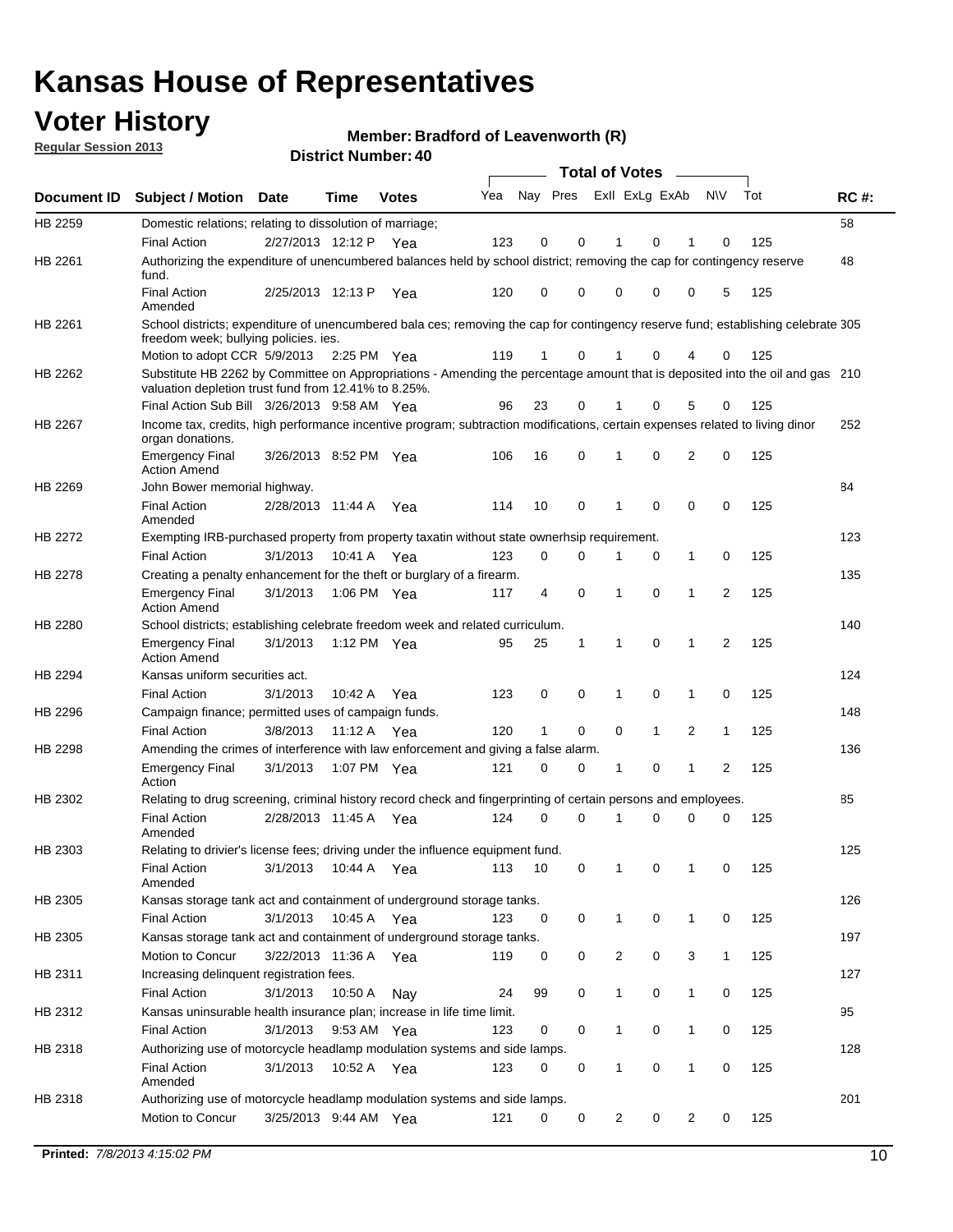## **Voter History**

**Regular Session 2013**

### **Member: Bradford of Leavenworth (R)**

| Nay Pres<br>Exll ExLg ExAb<br>Yea<br>N\V<br>Tot<br><b>Subject / Motion</b><br>Document ID<br><b>Date</b><br>Time<br><b>Votes</b><br>HB 2319<br>Creating the coalition of innovative districts act.<br>47<br>0<br>3<br>0<br>125<br><b>Final Action</b><br>3/8/2013<br>74<br>0<br>1<br>11:17 A Yea<br>Amended<br>HB 2319<br>Creating the coalition of innovative districts act.<br>47<br>0<br>0<br>3<br>2<br>125<br>Motion to Adopt CCR 4/5/2013<br>71<br>2<br>1:03 PM Yea<br>HB 2322<br>Relating to the division of health of the department of health and environment.<br>0<br>0<br>0<br>0<br>125<br><b>Final Action</b><br>2/28/2013 11:46 A Yea<br>118<br>6<br>1<br>Amended<br>VoIP and IP enabled services.<br>HB 2326<br>$\mathbf 0$<br>$\mathbf 0$<br>123<br>$\mathbf 0$<br>1<br>$\mathbf 0$<br>125<br><b>Final Action</b><br>3/1/2013<br>10:53 A<br>1<br>Yea<br>Amended<br>HB 2338<br>Courts; docket fees.<br><b>Final Action</b><br>125<br>3/26/2013 10:00 A<br>67<br>52<br>0<br>1<br>0<br>5<br>0<br>Yea<br>Amended<br>HB 2339<br>Allowing insurers to return premiums to a policyholder separate from the notice of an adverse underwriting decision.<br>2/28/2013 11:16 A Yea<br>124<br>0<br>0<br>1<br>0<br>0<br>125<br><b>Final Action</b><br>0<br>HB 2339<br>Combining life insurance with certain additional health related riders, insurance agents-lines of insurance, health insurance for 287<br>certain firefighters and law enforcement officers.<br>2<br>125<br>Motion to Adopt CCR 4/5/2013 7:15 PM Yea<br>116<br>4<br>0<br>2<br>0<br>1<br>HB 2343<br>Relating to the secretary of health and environment; office of laboratory services.<br><b>Final Action</b><br>0<br>0<br>125<br>3/1/2013<br>10:54 A Yea<br>89<br>34<br>0<br>1<br>1<br>HB 2349<br>School districts; audit by legislative post audit committee.<br>$\mathbf 0$<br>0<br>$\mathbf 0$<br>0<br>125<br><b>Final Action</b><br>2/28/2013 11:48 A Yea<br>120<br>4<br>1<br>Amended<br>HB 2349<br>School districts; audit by legislative post audit committee.<br>Motion to Concur<br>4/5/2013<br>7:55 PM Yea<br>118<br>2<br>0<br>2<br>0<br>2<br>125<br>1<br>HB 2352<br>Maximum benefits increased for certain members of the Kansas police and firemen's retirement system.<br><b>Final Action</b><br>2/28/2013 11:49 A<br>$\mathbf 0$<br>125<br>124<br>0<br>1<br>0<br>0<br>0<br>Yea<br>HB 2353<br>Adding certain controlled substances as schedule I drugs.<br>121<br>0<br>$\mathbf 0$<br>0<br>1<br>2<br>125<br><b>Emergency Final</b><br>3/1/2013<br>1:09 PM Yea<br>1<br>Action<br>HB 2357<br>242nd engineer company ae" KS army national guard ae" membrial highway.<br>3/1/2013<br>123<br>0<br>0<br>0<br>125<br><b>Final Action</b><br>9:54 AM Yea<br>0<br>1<br>1<br>HB 2357<br>242nd engineer company-KS army national guard-highway.<br>$\mathbf 0$<br>$\mathbf 0$<br>2<br>0<br>$\overline{2}$<br>3/25/2013 9:47 AM Yea<br>121<br>0<br>125<br>Motion to Concur | <b>RC#:</b><br>149<br>279<br>86<br>129<br>211<br>67 |
|-----------------------------------------------------------------------------------------------------------------------------------------------------------------------------------------------------------------------------------------------------------------------------------------------------------------------------------------------------------------------------------------------------------------------------------------------------------------------------------------------------------------------------------------------------------------------------------------------------------------------------------------------------------------------------------------------------------------------------------------------------------------------------------------------------------------------------------------------------------------------------------------------------------------------------------------------------------------------------------------------------------------------------------------------------------------------------------------------------------------------------------------------------------------------------------------------------------------------------------------------------------------------------------------------------------------------------------------------------------------------------------------------------------------------------------------------------------------------------------------------------------------------------------------------------------------------------------------------------------------------------------------------------------------------------------------------------------------------------------------------------------------------------------------------------------------------------------------------------------------------------------------------------------------------------------------------------------------------------------------------------------------------------------------------------------------------------------------------------------------------------------------------------------------------------------------------------------------------------------------------------------------------------------------------------------------------------------------------------------------------------------------------------------------------------------------------------------------------------------------------------------------------------------------------------------------------------------------------------------------------------------------------------------------------------------------------------------------------------------------------------------------------------------------------------------------------------------------------------------------------------------------------------------------------------------------------------|-----------------------------------------------------|
|                                                                                                                                                                                                                                                                                                                                                                                                                                                                                                                                                                                                                                                                                                                                                                                                                                                                                                                                                                                                                                                                                                                                                                                                                                                                                                                                                                                                                                                                                                                                                                                                                                                                                                                                                                                                                                                                                                                                                                                                                                                                                                                                                                                                                                                                                                                                                                                                                                                                                                                                                                                                                                                                                                                                                                                                                                                                                                                                                     |                                                     |
|                                                                                                                                                                                                                                                                                                                                                                                                                                                                                                                                                                                                                                                                                                                                                                                                                                                                                                                                                                                                                                                                                                                                                                                                                                                                                                                                                                                                                                                                                                                                                                                                                                                                                                                                                                                                                                                                                                                                                                                                                                                                                                                                                                                                                                                                                                                                                                                                                                                                                                                                                                                                                                                                                                                                                                                                                                                                                                                                                     |                                                     |
|                                                                                                                                                                                                                                                                                                                                                                                                                                                                                                                                                                                                                                                                                                                                                                                                                                                                                                                                                                                                                                                                                                                                                                                                                                                                                                                                                                                                                                                                                                                                                                                                                                                                                                                                                                                                                                                                                                                                                                                                                                                                                                                                                                                                                                                                                                                                                                                                                                                                                                                                                                                                                                                                                                                                                                                                                                                                                                                                                     |                                                     |
|                                                                                                                                                                                                                                                                                                                                                                                                                                                                                                                                                                                                                                                                                                                                                                                                                                                                                                                                                                                                                                                                                                                                                                                                                                                                                                                                                                                                                                                                                                                                                                                                                                                                                                                                                                                                                                                                                                                                                                                                                                                                                                                                                                                                                                                                                                                                                                                                                                                                                                                                                                                                                                                                                                                                                                                                                                                                                                                                                     |                                                     |
|                                                                                                                                                                                                                                                                                                                                                                                                                                                                                                                                                                                                                                                                                                                                                                                                                                                                                                                                                                                                                                                                                                                                                                                                                                                                                                                                                                                                                                                                                                                                                                                                                                                                                                                                                                                                                                                                                                                                                                                                                                                                                                                                                                                                                                                                                                                                                                                                                                                                                                                                                                                                                                                                                                                                                                                                                                                                                                                                                     |                                                     |
|                                                                                                                                                                                                                                                                                                                                                                                                                                                                                                                                                                                                                                                                                                                                                                                                                                                                                                                                                                                                                                                                                                                                                                                                                                                                                                                                                                                                                                                                                                                                                                                                                                                                                                                                                                                                                                                                                                                                                                                                                                                                                                                                                                                                                                                                                                                                                                                                                                                                                                                                                                                                                                                                                                                                                                                                                                                                                                                                                     |                                                     |
|                                                                                                                                                                                                                                                                                                                                                                                                                                                                                                                                                                                                                                                                                                                                                                                                                                                                                                                                                                                                                                                                                                                                                                                                                                                                                                                                                                                                                                                                                                                                                                                                                                                                                                                                                                                                                                                                                                                                                                                                                                                                                                                                                                                                                                                                                                                                                                                                                                                                                                                                                                                                                                                                                                                                                                                                                                                                                                                                                     |                                                     |
|                                                                                                                                                                                                                                                                                                                                                                                                                                                                                                                                                                                                                                                                                                                                                                                                                                                                                                                                                                                                                                                                                                                                                                                                                                                                                                                                                                                                                                                                                                                                                                                                                                                                                                                                                                                                                                                                                                                                                                                                                                                                                                                                                                                                                                                                                                                                                                                                                                                                                                                                                                                                                                                                                                                                                                                                                                                                                                                                                     |                                                     |
|                                                                                                                                                                                                                                                                                                                                                                                                                                                                                                                                                                                                                                                                                                                                                                                                                                                                                                                                                                                                                                                                                                                                                                                                                                                                                                                                                                                                                                                                                                                                                                                                                                                                                                                                                                                                                                                                                                                                                                                                                                                                                                                                                                                                                                                                                                                                                                                                                                                                                                                                                                                                                                                                                                                                                                                                                                                                                                                                                     |                                                     |
|                                                                                                                                                                                                                                                                                                                                                                                                                                                                                                                                                                                                                                                                                                                                                                                                                                                                                                                                                                                                                                                                                                                                                                                                                                                                                                                                                                                                                                                                                                                                                                                                                                                                                                                                                                                                                                                                                                                                                                                                                                                                                                                                                                                                                                                                                                                                                                                                                                                                                                                                                                                                                                                                                                                                                                                                                                                                                                                                                     |                                                     |
|                                                                                                                                                                                                                                                                                                                                                                                                                                                                                                                                                                                                                                                                                                                                                                                                                                                                                                                                                                                                                                                                                                                                                                                                                                                                                                                                                                                                                                                                                                                                                                                                                                                                                                                                                                                                                                                                                                                                                                                                                                                                                                                                                                                                                                                                                                                                                                                                                                                                                                                                                                                                                                                                                                                                                                                                                                                                                                                                                     |                                                     |
|                                                                                                                                                                                                                                                                                                                                                                                                                                                                                                                                                                                                                                                                                                                                                                                                                                                                                                                                                                                                                                                                                                                                                                                                                                                                                                                                                                                                                                                                                                                                                                                                                                                                                                                                                                                                                                                                                                                                                                                                                                                                                                                                                                                                                                                                                                                                                                                                                                                                                                                                                                                                                                                                                                                                                                                                                                                                                                                                                     |                                                     |
|                                                                                                                                                                                                                                                                                                                                                                                                                                                                                                                                                                                                                                                                                                                                                                                                                                                                                                                                                                                                                                                                                                                                                                                                                                                                                                                                                                                                                                                                                                                                                                                                                                                                                                                                                                                                                                                                                                                                                                                                                                                                                                                                                                                                                                                                                                                                                                                                                                                                                                                                                                                                                                                                                                                                                                                                                                                                                                                                                     |                                                     |
|                                                                                                                                                                                                                                                                                                                                                                                                                                                                                                                                                                                                                                                                                                                                                                                                                                                                                                                                                                                                                                                                                                                                                                                                                                                                                                                                                                                                                                                                                                                                                                                                                                                                                                                                                                                                                                                                                                                                                                                                                                                                                                                                                                                                                                                                                                                                                                                                                                                                                                                                                                                                                                                                                                                                                                                                                                                                                                                                                     |                                                     |
|                                                                                                                                                                                                                                                                                                                                                                                                                                                                                                                                                                                                                                                                                                                                                                                                                                                                                                                                                                                                                                                                                                                                                                                                                                                                                                                                                                                                                                                                                                                                                                                                                                                                                                                                                                                                                                                                                                                                                                                                                                                                                                                                                                                                                                                                                                                                                                                                                                                                                                                                                                                                                                                                                                                                                                                                                                                                                                                                                     |                                                     |
|                                                                                                                                                                                                                                                                                                                                                                                                                                                                                                                                                                                                                                                                                                                                                                                                                                                                                                                                                                                                                                                                                                                                                                                                                                                                                                                                                                                                                                                                                                                                                                                                                                                                                                                                                                                                                                                                                                                                                                                                                                                                                                                                                                                                                                                                                                                                                                                                                                                                                                                                                                                                                                                                                                                                                                                                                                                                                                                                                     | 130                                                 |
|                                                                                                                                                                                                                                                                                                                                                                                                                                                                                                                                                                                                                                                                                                                                                                                                                                                                                                                                                                                                                                                                                                                                                                                                                                                                                                                                                                                                                                                                                                                                                                                                                                                                                                                                                                                                                                                                                                                                                                                                                                                                                                                                                                                                                                                                                                                                                                                                                                                                                                                                                                                                                                                                                                                                                                                                                                                                                                                                                     |                                                     |
|                                                                                                                                                                                                                                                                                                                                                                                                                                                                                                                                                                                                                                                                                                                                                                                                                                                                                                                                                                                                                                                                                                                                                                                                                                                                                                                                                                                                                                                                                                                                                                                                                                                                                                                                                                                                                                                                                                                                                                                                                                                                                                                                                                                                                                                                                                                                                                                                                                                                                                                                                                                                                                                                                                                                                                                                                                                                                                                                                     | 87                                                  |
|                                                                                                                                                                                                                                                                                                                                                                                                                                                                                                                                                                                                                                                                                                                                                                                                                                                                                                                                                                                                                                                                                                                                                                                                                                                                                                                                                                                                                                                                                                                                                                                                                                                                                                                                                                                                                                                                                                                                                                                                                                                                                                                                                                                                                                                                                                                                                                                                                                                                                                                                                                                                                                                                                                                                                                                                                                                                                                                                                     |                                                     |
|                                                                                                                                                                                                                                                                                                                                                                                                                                                                                                                                                                                                                                                                                                                                                                                                                                                                                                                                                                                                                                                                                                                                                                                                                                                                                                                                                                                                                                                                                                                                                                                                                                                                                                                                                                                                                                                                                                                                                                                                                                                                                                                                                                                                                                                                                                                                                                                                                                                                                                                                                                                                                                                                                                                                                                                                                                                                                                                                                     | 291                                                 |
|                                                                                                                                                                                                                                                                                                                                                                                                                                                                                                                                                                                                                                                                                                                                                                                                                                                                                                                                                                                                                                                                                                                                                                                                                                                                                                                                                                                                                                                                                                                                                                                                                                                                                                                                                                                                                                                                                                                                                                                                                                                                                                                                                                                                                                                                                                                                                                                                                                                                                                                                                                                                                                                                                                                                                                                                                                                                                                                                                     |                                                     |
|                                                                                                                                                                                                                                                                                                                                                                                                                                                                                                                                                                                                                                                                                                                                                                                                                                                                                                                                                                                                                                                                                                                                                                                                                                                                                                                                                                                                                                                                                                                                                                                                                                                                                                                                                                                                                                                                                                                                                                                                                                                                                                                                                                                                                                                                                                                                                                                                                                                                                                                                                                                                                                                                                                                                                                                                                                                                                                                                                     | 88                                                  |
|                                                                                                                                                                                                                                                                                                                                                                                                                                                                                                                                                                                                                                                                                                                                                                                                                                                                                                                                                                                                                                                                                                                                                                                                                                                                                                                                                                                                                                                                                                                                                                                                                                                                                                                                                                                                                                                                                                                                                                                                                                                                                                                                                                                                                                                                                                                                                                                                                                                                                                                                                                                                                                                                                                                                                                                                                                                                                                                                                     |                                                     |
|                                                                                                                                                                                                                                                                                                                                                                                                                                                                                                                                                                                                                                                                                                                                                                                                                                                                                                                                                                                                                                                                                                                                                                                                                                                                                                                                                                                                                                                                                                                                                                                                                                                                                                                                                                                                                                                                                                                                                                                                                                                                                                                                                                                                                                                                                                                                                                                                                                                                                                                                                                                                                                                                                                                                                                                                                                                                                                                                                     | 138                                                 |
|                                                                                                                                                                                                                                                                                                                                                                                                                                                                                                                                                                                                                                                                                                                                                                                                                                                                                                                                                                                                                                                                                                                                                                                                                                                                                                                                                                                                                                                                                                                                                                                                                                                                                                                                                                                                                                                                                                                                                                                                                                                                                                                                                                                                                                                                                                                                                                                                                                                                                                                                                                                                                                                                                                                                                                                                                                                                                                                                                     |                                                     |
|                                                                                                                                                                                                                                                                                                                                                                                                                                                                                                                                                                                                                                                                                                                                                                                                                                                                                                                                                                                                                                                                                                                                                                                                                                                                                                                                                                                                                                                                                                                                                                                                                                                                                                                                                                                                                                                                                                                                                                                                                                                                                                                                                                                                                                                                                                                                                                                                                                                                                                                                                                                                                                                                                                                                                                                                                                                                                                                                                     | 96                                                  |
|                                                                                                                                                                                                                                                                                                                                                                                                                                                                                                                                                                                                                                                                                                                                                                                                                                                                                                                                                                                                                                                                                                                                                                                                                                                                                                                                                                                                                                                                                                                                                                                                                                                                                                                                                                                                                                                                                                                                                                                                                                                                                                                                                                                                                                                                                                                                                                                                                                                                                                                                                                                                                                                                                                                                                                                                                                                                                                                                                     |                                                     |
|                                                                                                                                                                                                                                                                                                                                                                                                                                                                                                                                                                                                                                                                                                                                                                                                                                                                                                                                                                                                                                                                                                                                                                                                                                                                                                                                                                                                                                                                                                                                                                                                                                                                                                                                                                                                                                                                                                                                                                                                                                                                                                                                                                                                                                                                                                                                                                                                                                                                                                                                                                                                                                                                                                                                                                                                                                                                                                                                                     | 202                                                 |
|                                                                                                                                                                                                                                                                                                                                                                                                                                                                                                                                                                                                                                                                                                                                                                                                                                                                                                                                                                                                                                                                                                                                                                                                                                                                                                                                                                                                                                                                                                                                                                                                                                                                                                                                                                                                                                                                                                                                                                                                                                                                                                                                                                                                                                                                                                                                                                                                                                                                                                                                                                                                                                                                                                                                                                                                                                                                                                                                                     |                                                     |
| HB 2363<br>Exempting certain aggregate mining operations from department of health and environment regulations.                                                                                                                                                                                                                                                                                                                                                                                                                                                                                                                                                                                                                                                                                                                                                                                                                                                                                                                                                                                                                                                                                                                                                                                                                                                                                                                                                                                                                                                                                                                                                                                                                                                                                                                                                                                                                                                                                                                                                                                                                                                                                                                                                                                                                                                                                                                                                                                                                                                                                                                                                                                                                                                                                                                                                                                                                                     | 131                                                 |
| 3/1/2013<br>10:56 A Yea<br>123<br>125<br><b>Final Action</b><br>0<br>0<br>1<br>0<br>1<br>0<br>Amended                                                                                                                                                                                                                                                                                                                                                                                                                                                                                                                                                                                                                                                                                                                                                                                                                                                                                                                                                                                                                                                                                                                                                                                                                                                                                                                                                                                                                                                                                                                                                                                                                                                                                                                                                                                                                                                                                                                                                                                                                                                                                                                                                                                                                                                                                                                                                                                                                                                                                                                                                                                                                                                                                                                                                                                                                                               |                                                     |
| HB 2363<br>Water; wastewater regulations for sand and gravel; streams, dams and water obstructions.                                                                                                                                                                                                                                                                                                                                                                                                                                                                                                                                                                                                                                                                                                                                                                                                                                                                                                                                                                                                                                                                                                                                                                                                                                                                                                                                                                                                                                                                                                                                                                                                                                                                                                                                                                                                                                                                                                                                                                                                                                                                                                                                                                                                                                                                                                                                                                                                                                                                                                                                                                                                                                                                                                                                                                                                                                                 | 280                                                 |
| Motion to Adopt CCR 4/5/2013<br>119<br>0<br>0<br>3<br>125<br>1:10 PM Yea<br>2<br>0<br>1                                                                                                                                                                                                                                                                                                                                                                                                                                                                                                                                                                                                                                                                                                                                                                                                                                                                                                                                                                                                                                                                                                                                                                                                                                                                                                                                                                                                                                                                                                                                                                                                                                                                                                                                                                                                                                                                                                                                                                                                                                                                                                                                                                                                                                                                                                                                                                                                                                                                                                                                                                                                                                                                                                                                                                                                                                                             |                                                     |
| HB 2368<br>Relating to the governor's mental health services planning council.                                                                                                                                                                                                                                                                                                                                                                                                                                                                                                                                                                                                                                                                                                                                                                                                                                                                                                                                                                                                                                                                                                                                                                                                                                                                                                                                                                                                                                                                                                                                                                                                                                                                                                                                                                                                                                                                                                                                                                                                                                                                                                                                                                                                                                                                                                                                                                                                                                                                                                                                                                                                                                                                                                                                                                                                                                                                      | 137                                                 |
| 0<br>0<br><b>Emergency Final</b><br>3/1/2013<br>1:08 PM Yea<br>0<br>1<br>1<br>2<br>125<br>121<br><b>Action Amend</b>                                                                                                                                                                                                                                                                                                                                                                                                                                                                                                                                                                                                                                                                                                                                                                                                                                                                                                                                                                                                                                                                                                                                                                                                                                                                                                                                                                                                                                                                                                                                                                                                                                                                                                                                                                                                                                                                                                                                                                                                                                                                                                                                                                                                                                                                                                                                                                                                                                                                                                                                                                                                                                                                                                                                                                                                                                |                                                     |
| HB 2377<br>Relating to court fees and costs; judicial branch surcharge fund.                                                                                                                                                                                                                                                                                                                                                                                                                                                                                                                                                                                                                                                                                                                                                                                                                                                                                                                                                                                                                                                                                                                                                                                                                                                                                                                                                                                                                                                                                                                                                                                                                                                                                                                                                                                                                                                                                                                                                                                                                                                                                                                                                                                                                                                                                                                                                                                                                                                                                                                                                                                                                                                                                                                                                                                                                                                                        | 212                                                 |
| 3/26/2013 10:01 A Yea<br>118<br>5<br>125<br>Final Action<br>1<br>0<br>0<br>0<br>1                                                                                                                                                                                                                                                                                                                                                                                                                                                                                                                                                                                                                                                                                                                                                                                                                                                                                                                                                                                                                                                                                                                                                                                                                                                                                                                                                                                                                                                                                                                                                                                                                                                                                                                                                                                                                                                                                                                                                                                                                                                                                                                                                                                                                                                                                                                                                                                                                                                                                                                                                                                                                                                                                                                                                                                                                                                                   |                                                     |
| Sales tax exemption for sales of certain machinery and equipment used for surface mining activities.<br>HB 2378                                                                                                                                                                                                                                                                                                                                                                                                                                                                                                                                                                                                                                                                                                                                                                                                                                                                                                                                                                                                                                                                                                                                                                                                                                                                                                                                                                                                                                                                                                                                                                                                                                                                                                                                                                                                                                                                                                                                                                                                                                                                                                                                                                                                                                                                                                                                                                                                                                                                                                                                                                                                                                                                                                                                                                                                                                     | 251                                                 |
| 18<br>0<br>1<br>0<br>125<br><b>Emergency Final</b><br>3/26/2013 8:51 PM Yea<br>104<br>0<br>2<br><b>Action Amend</b>                                                                                                                                                                                                                                                                                                                                                                                                                                                                                                                                                                                                                                                                                                                                                                                                                                                                                                                                                                                                                                                                                                                                                                                                                                                                                                                                                                                                                                                                                                                                                                                                                                                                                                                                                                                                                                                                                                                                                                                                                                                                                                                                                                                                                                                                                                                                                                                                                                                                                                                                                                                                                                                                                                                                                                                                                                 |                                                     |
| HB 2381<br>Election campaign finance; removing certain limitations to contributions made during legislative sessions.                                                                                                                                                                                                                                                                                                                                                                                                                                                                                                                                                                                                                                                                                                                                                                                                                                                                                                                                                                                                                                                                                                                                                                                                                                                                                                                                                                                                                                                                                                                                                                                                                                                                                                                                                                                                                                                                                                                                                                                                                                                                                                                                                                                                                                                                                                                                                                                                                                                                                                                                                                                                                                                                                                                                                                                                                               | 198                                                 |
| <b>Final Action</b><br>21<br>$\mathbf 0$<br>2<br>0<br>2<br>$\mathbf 0$<br>3/25/2013 9:30 AM Yea<br>100<br>125<br>Amended                                                                                                                                                                                                                                                                                                                                                                                                                                                                                                                                                                                                                                                                                                                                                                                                                                                                                                                                                                                                                                                                                                                                                                                                                                                                                                                                                                                                                                                                                                                                                                                                                                                                                                                                                                                                                                                                                                                                                                                                                                                                                                                                                                                                                                                                                                                                                                                                                                                                                                                                                                                                                                                                                                                                                                                                                            |                                                     |
| HB 2387<br>Clarifying that felony murder is not a lesser included offense of capital murder.                                                                                                                                                                                                                                                                                                                                                                                                                                                                                                                                                                                                                                                                                                                                                                                                                                                                                                                                                                                                                                                                                                                                                                                                                                                                                                                                                                                                                                                                                                                                                                                                                                                                                                                                                                                                                                                                                                                                                                                                                                                                                                                                                                                                                                                                                                                                                                                                                                                                                                                                                                                                                                                                                                                                                                                                                                                        | 213                                                 |
| <b>Final Action</b><br>125<br>3/26/2013 10:02 A Yea<br>117<br>2<br>0<br>1<br>0<br>5<br>0                                                                                                                                                                                                                                                                                                                                                                                                                                                                                                                                                                                                                                                                                                                                                                                                                                                                                                                                                                                                                                                                                                                                                                                                                                                                                                                                                                                                                                                                                                                                                                                                                                                                                                                                                                                                                                                                                                                                                                                                                                                                                                                                                                                                                                                                                                                                                                                                                                                                                                                                                                                                                                                                                                                                                                                                                                                            |                                                     |
| Printed: 7/8/2013 4:15:02 PM                                                                                                                                                                                                                                                                                                                                                                                                                                                                                                                                                                                                                                                                                                                                                                                                                                                                                                                                                                                                                                                                                                                                                                                                                                                                                                                                                                                                                                                                                                                                                                                                                                                                                                                                                                                                                                                                                                                                                                                                                                                                                                                                                                                                                                                                                                                                                                                                                                                                                                                                                                                                                                                                                                                                                                                                                                                                                                                        | 11                                                  |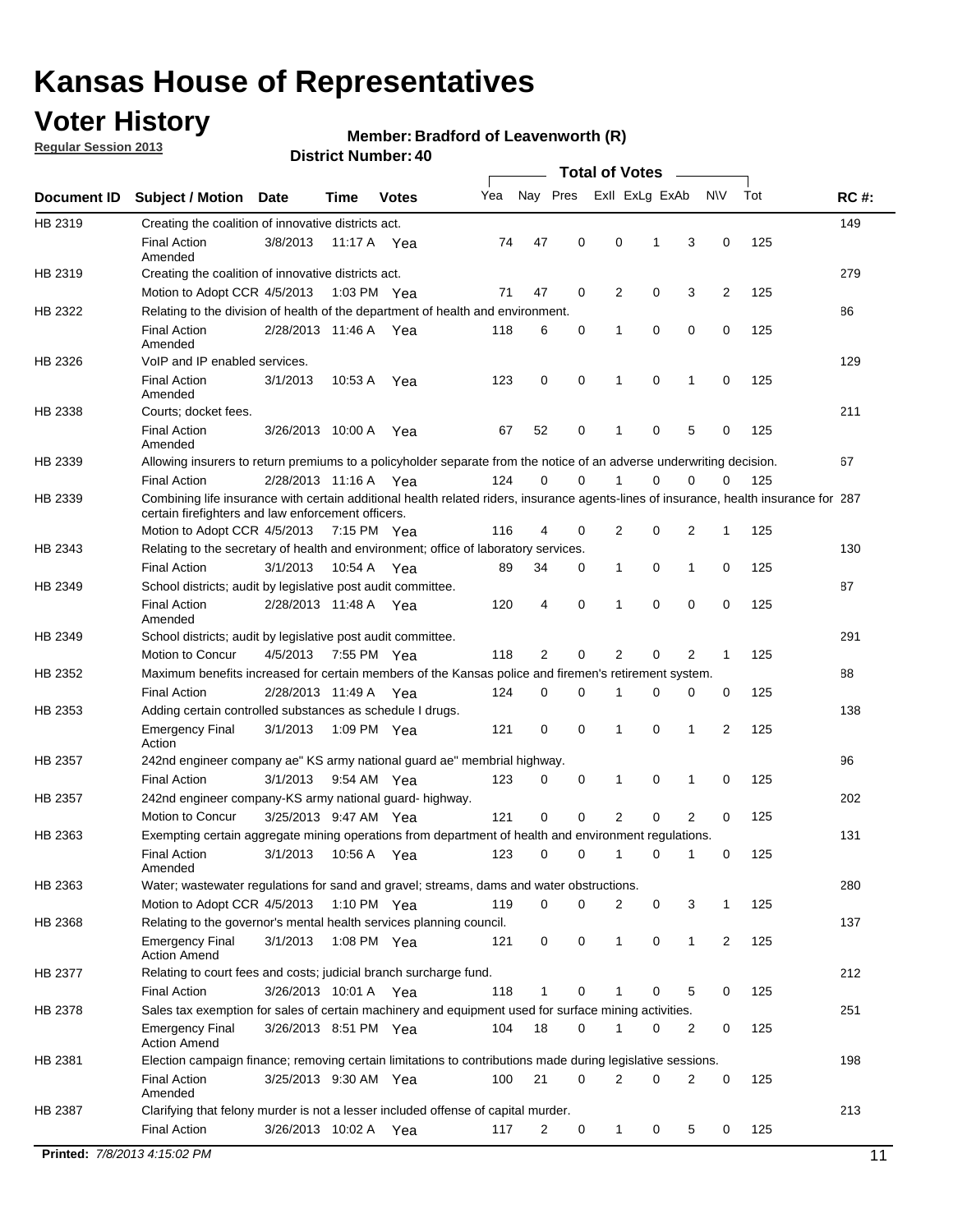## **Voter History**

**Member: Bradford of Leavenworth (R)** 

**Regular Session 2013**

|                 |                                                                                                                                                                                                                                                  |                       |             |              |     |              |          | <b>Total of Votes</b> |   |   |              |     |             |
|-----------------|--------------------------------------------------------------------------------------------------------------------------------------------------------------------------------------------------------------------------------------------------|-----------------------|-------------|--------------|-----|--------------|----------|-----------------------|---|---|--------------|-----|-------------|
| Document ID     | Subject / Motion Date                                                                                                                                                                                                                            |                       | Time        | <b>Votes</b> | Yea | Nay Pres     |          | Exll ExLg ExAb        |   |   | <b>NV</b>    | Tot | <b>RC#:</b> |
| HB 2389         | Capital murder; notice of intent to seek the death penalty.                                                                                                                                                                                      |                       |             |              |     |              |          |                       |   |   |              |     | 214         |
|                 | <b>Final Action</b>                                                                                                                                                                                                                              | 3/26/2013 10:03 A     |             | Yea          | 118 | 1            | 0        | 1                     | 0 | 5 | 0            | 125 |             |
| HB 2391         | School finance; amount of tax levy authorized to finance ancillary school facilities.                                                                                                                                                            |                       |             |              |     |              |          |                       |   |   |              |     | 237         |
|                 | <b>Emergency Final</b><br><b>Action Amend</b>                                                                                                                                                                                                    | 3/26/2013 8:30 PM Yea |             |              | 64  | 57           | 0        | 1                     | 0 | 2 | 1            | 125 |             |
| HB 2391         | Senate Substitute for HB 2391 by Committee on Ways and Means - Creating the joint committee on uniform educational<br>standards oversight.                                                                                                       |                       |             |              |     |              |          |                       |   |   |              |     | 321         |
|                 | Sub Motion to Concur 6/1/2013                                                                                                                                                                                                                    |                       | 10:06 P     | Yea          | 55  | 58           | 0        | 0                     | 0 | 6 | 6            | 125 |             |
| HB 2396         | Allowing the secretary of administration to identify state owned real property as surplus property and establishing an appeals 253<br>process of such identification; also amending procedures for the disposition of state surplus real estate. |                       |             |              |     |              |          |                       |   |   |              |     |             |
|                 | <b>Emergency Final</b><br>Action Amend                                                                                                                                                                                                           | 3/26/2013 8:53 PM Yea |             |              | 122 | 0            | 0        |                       | 0 | 2 | 0            | 125 |             |
| HB 2403         | Issuing \$1,500,000,000 of pension obligation bonds to finance a portion of the unfunded actuarial liability of KPERS.                                                                                                                           |                       |             |              |     |              |          |                       |   |   |              |     | 236         |
|                 | <b>Final Action</b><br>Amended                                                                                                                                                                                                                   | 3/26/2013 8:29 PM Yea |             |              | 73  | 49           | 0        | 1                     | 0 | 2 | 0            | 125 |             |
| <b>HCR 5014</b> | Urging approval of the Presidential Permit application allowing the construction and operation of the TransCanada Keystone<br>XL Pipeline.                                                                                                       |                       |             |              |     |              |          |                       |   |   |              |     | 215         |
|                 | <b>Final Action</b>                                                                                                                                                                                                                              | 3/26/2013 10:05 A     |             | Yea          | 108 | 11           | 0        |                       | 0 | 5 | 0            | 125 |             |
| HR 6004         | Rules of House of Representatives, permanent rules of the 2013-2014 biennium.                                                                                                                                                                    |                       |             |              |     |              |          |                       |   |   |              |     | 4           |
|                 | <b>Final Action</b><br>Amended                                                                                                                                                                                                                   | 1/28/2013 11:09 A     |             | Yea          | 82  | 40           | 0        | 0                     | 0 | 3 | 0            | 125 |             |
| SB 1            | Legislative Post Audit; periodic audits of the State treasurer and the pooled money investment board.                                                                                                                                            |                       |             |              |     |              |          |                       |   |   |              |     | 216         |
|                 | <b>Final Action</b><br>Amended                                                                                                                                                                                                                   | 3/26/2013 10:06 A     |             | Yea          | 118 | 1            | 0        | 1                     | 0 | 5 | 0            | 125 |             |
| SB 16           | Kansas racketeer influenced and corrupt organization act, criminal street gangs.                                                                                                                                                                 |                       |             |              |     |              |          |                       |   |   |              |     | 217         |
|                 | <b>Final Action</b><br>Amended                                                                                                                                                                                                                   | 3/26/2013 10:12 A Yea |             |              | 74  | 45           | 0        | 1                     | 0 | 5 | 0            | 125 |             |
| SB 20           | Civil procedure; temporary restraining orders and poverty affidavits.                                                                                                                                                                            |                       |             |              |     |              |          |                       |   |   |              |     | 190         |
|                 | <b>Final Action</b><br>Amended                                                                                                                                                                                                                   | 3/22/2013 11:15 A     |             | Yea          | 119 | 0            | 0        | 2                     | 0 | 3 | 1            | 125 |             |
| SB 20           | Civil procedure; temporary restraining orders and poverty affidavits.                                                                                                                                                                            |                       |             |              |     |              |          |                       |   |   |              |     | 304         |
|                 | Motion to adopt CCR 5/9/2013                                                                                                                                                                                                                     |                       | 2:21 PM Yea |              | 119 | $\mathbf{1}$ | 0        | 1                     | 0 | 4 | 0            | 125 |             |
| SB 21           | Firearms; criminal possession of a firearm; expungement; personal and family protection act.                                                                                                                                                     |                       |             |              |     |              |          |                       |   |   |              |     | 255         |
|                 | <b>Emergency Final</b><br>Action                                                                                                                                                                                                                 | 3/26/2013 8:56 PM Yea |             |              | 119 | 3            | 0        |                       | 0 | 2 | 0            | 125 |             |
| SB 23           | Continuation of statewide tax levy for public schools.                                                                                                                                                                                           |                       |             |              |     |              |          |                       |   |   |              |     | 243         |
|                 | <b>Emergency Final</b><br><b>Action Amend</b>                                                                                                                                                                                                    | 3/26/2013 8:38 PM Yea |             |              | 122 | 0            | 0        | 1                     | 0 | 2 | 0            | 125 |             |
| <b>SB 23</b>    | School districts; sttewide tax levy for public schools; school finance amendments.                                                                                                                                                               |                       |             |              |     |              |          |                       |   |   |              |     | 296         |
|                 | Motion to Adopt CCR 4/5/2013 9:32 PM Yea                                                                                                                                                                                                         |                       |             |              | 119 | 1            | 0        | 2                     | 0 | 2 | 1            | 125 |             |
| <b>SB 24</b>    | Insurance - Risk-based capital requirements for property, casualty and life insurance companies.                                                                                                                                                 |                       |             |              |     |              |          |                       |   |   |              |     | 204         |
|                 | <b>Final Action</b>                                                                                                                                                                                                                              | 3/26/2013 9:50 AM Yea |             |              | 119 | 0            | 0        |                       | 0 | 5 | 0            | 125 |             |
| SB 25           | Insurance-Risk-based capital requirements for health organizations.                                                                                                                                                                              |                       |             |              |     |              |          |                       |   |   |              |     | 205         |
|                 | <b>Final Action</b>                                                                                                                                                                                                                              | 3/26/2013 9:51 AM Yea |             |              | 119 | 0            | 0        | 1                     | 0 | 5 | 0            | 125 |             |
| SB 27           | Eligibility of students under the military service scholarship program act.                                                                                                                                                                      |                       |             |              |     |              |          |                       |   |   |              |     | 166         |
|                 | <b>Final Action</b><br>Amended                                                                                                                                                                                                                   | 3/19/2013 10:35 A Yea |             |              | 123 | 0            | 0        |                       | 0 | 1 | 0            | 125 |             |
| SB 28           | Authorizing the division of emergency management within the adjutant general's department to accept certain real property.                                                                                                                       |                       |             |              |     |              |          |                       |   |   |              |     | 184         |
|                 | <b>Final Action</b>                                                                                                                                                                                                                              | 3/21/2013 11:22 A Yea |             |              | 121 | 0            | $\Omega$ | 1                     | 0 | 3 | $\Omega$     | 125 |             |
| SB 37           | Kansas home inspectors professional competence and financial responsibility act.                                                                                                                                                                 |                       |             |              |     |              |          |                       |   |   |              |     | 218         |
|                 | <b>Final Action</b>                                                                                                                                                                                                                              | 3/26/2013 10:14 A Yea |             |              | 102 | 17           | 0        | 1                     | 0 | 5 | 0            | 125 |             |
| SB 51           | Health insurance coverage for bankers association.                                                                                                                                                                                               |                       |             |              |     |              |          |                       |   |   |              |     | 189         |
|                 | <b>Final Action</b>                                                                                                                                                                                                                              | 3/22/2013 11:14 A Yea |             |              | 119 | 0            | 0        | 2                     | 0 | 3 | $\mathbf{1}$ | 125 |             |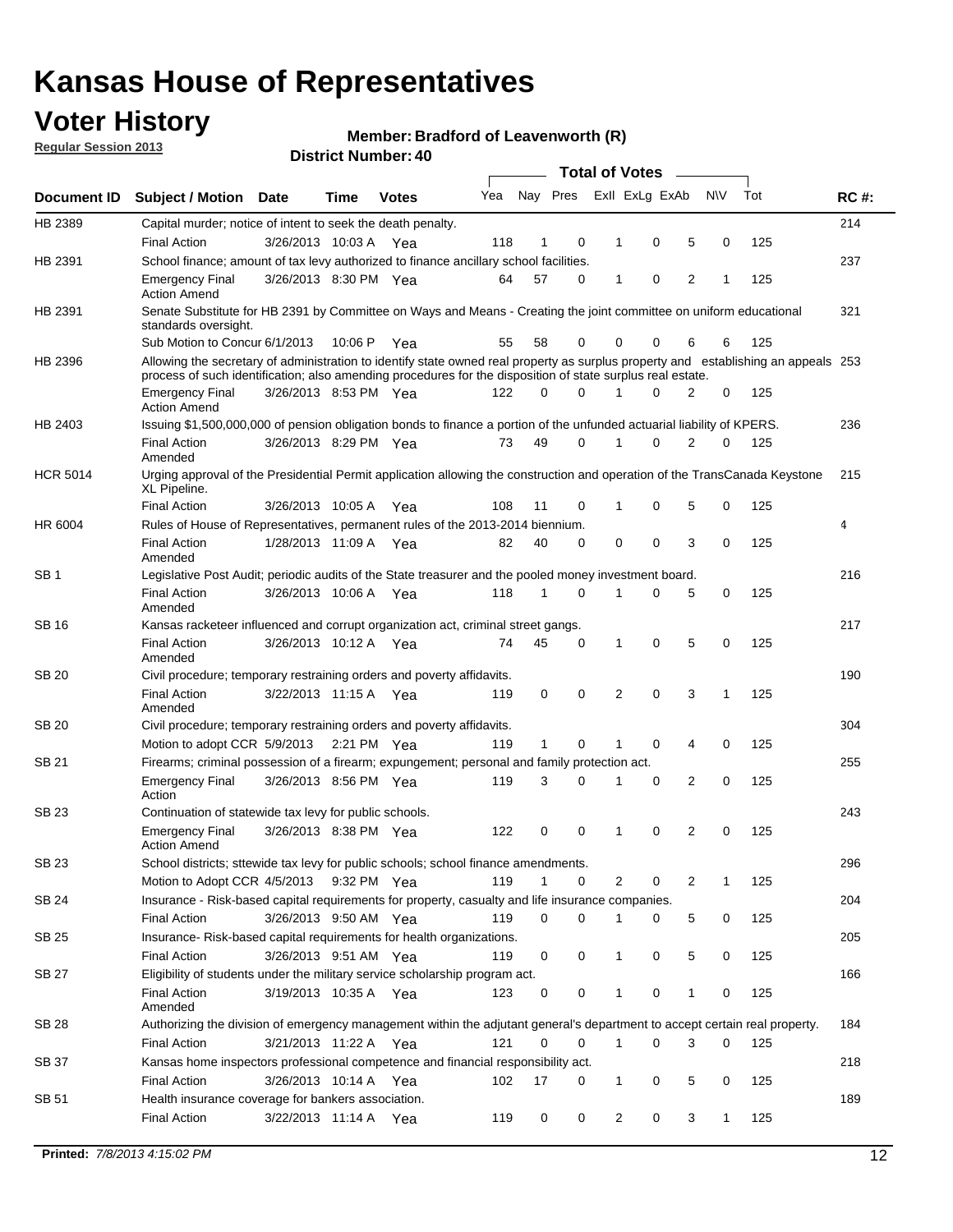## **Voter History**

**Member: Bradford of Leavenworth (R)** 

**Regular Session 2013**

|              |                                                                                                                                                                                                                                            |                       |             |              |     | <b>Total of Votes</b> |             |              |                |                |             |     |             |  |
|--------------|--------------------------------------------------------------------------------------------------------------------------------------------------------------------------------------------------------------------------------------------|-----------------------|-------------|--------------|-----|-----------------------|-------------|--------------|----------------|----------------|-------------|-----|-------------|--|
| Document ID  | <b>Subject / Motion Date</b>                                                                                                                                                                                                               |                       | Time        | <b>Votes</b> | Yea | Nay Pres              |             |              | Exll ExLg ExAb |                | <b>NV</b>   | Tot | <b>RC#:</b> |  |
| SB 52        | Mortgage interest rate cap increase.                                                                                                                                                                                                       |                       |             |              |     |                       |             |              |                |                |             |     | 238         |  |
|              | <b>Emergency Final</b><br>Action                                                                                                                                                                                                           | 3/26/2013 8:32 PM Yea |             |              | 120 | 2                     | 0           |              | 0              | 2              | 0           | 125 |             |  |
| SB 56        | Transferring the recognition of county fair associations from the secretary of agriculture to the board of county<br>commissioners.                                                                                                        |                       |             |              |     |                       |             |              |                |                |             |     | 191         |  |
|              | <b>Final Action</b><br>Amended                                                                                                                                                                                                             | 3/22/2013 11:21 A     |             | Yea          | 119 | 0                     | 0           | 2            | 0              | 3              | 1           | 125 |             |  |
| SB 57        | Substitute for SB 57 by Committee on Agriculture - Agriculture; powers and duties of the department of agriculture relating to<br>poultry improvement plan and domesticated deer.                                                          |                       |             |              |     |                       |             |              |                |                |             |     | 192         |  |
|              | Final Action Sub Bill 3/22/2013 11:24 A<br>Amended                                                                                                                                                                                         |                       |             | Nav          | 79  | 40                    | 0           | 2            | 0              | 3              | 1           | 125 |             |  |
| SB 57        | Substitute for SB 57 by Committee on Agriculture - Agriculture; powers and duties of the department of agriculture relating to<br>poultry improvement plan, stockyards and domesticated deer.                                              |                       |             |              |     |                       |             |              |                |                |             |     | 262         |  |
|              | Motion to adopt CCR 4/4/2013 2:18 PM Nay                                                                                                                                                                                                   |                       |             |              | 80  | 42                    | 0           | 1            | 0              | 2              | 0           | 125 |             |  |
| SB 58        | Sentencing for unlawful manufacturing of controlled substances.                                                                                                                                                                            |                       |             |              |     |                       |             |              |                |                |             |     | 219         |  |
|              | <b>Final Action</b>                                                                                                                                                                                                                        | 3/26/2013 10:15 A     |             | Yea          | 119 | 0                     | 0           | 1            | 0              | 5              | 0           | 125 |             |  |
| <b>SB 59</b> | Attorney general; reward for information.                                                                                                                                                                                                  |                       |             |              |     |                       |             |              |                |                |             |     | 193         |  |
|              | <b>Final Action</b>                                                                                                                                                                                                                        | 3/22/2013 11:25 A     |             | Yea          | 119 | 0                     | 0           | 2            | 0              | 3              | 1           | 125 |             |  |
| SB 62        | Making gas pipeline safety terminology consistent with federal regulations.                                                                                                                                                                |                       |             |              |     |                       |             |              |                |                |             |     | 163         |  |
|              | <b>Final Action</b>                                                                                                                                                                                                                        | 3/19/2013 10:32 A     |             | Yea          | 123 | 0                     | 0           | 1            | 0              | 1              | 0           | 125 |             |  |
| SB 63        | Elections; voting crimes, penalties and prosecution.                                                                                                                                                                                       |                       |             |              |     |                       |             |              |                |                |             |     | 246         |  |
|              | <b>Emergency Final</b><br><b>Action Amend</b>                                                                                                                                                                                              | 3/26/2013 8:42 PM Yea |             |              | 69  | 53                    | $\mathbf 0$ | 1            | 0              | $\overline{2}$ | $\mathbf 0$ | 125 |             |  |
| SB 68        | Driver's license examinations; locations.                                                                                                                                                                                                  |                       |             |              |     |                       |             |              |                |                |             |     | 220         |  |
|              | <b>Final Action</b>                                                                                                                                                                                                                        | 3/26/2013 10:16 A     |             | Yea          | 116 | 3                     | 0           | 1            | 0              | 5              | 0           | 125 |             |  |
| SB 69        | Motor vehicles; vehicle registration and license plates.                                                                                                                                                                                   |                       |             |              |     |                       |             |              |                |                |             |     | 167         |  |
|              | <b>Final Action</b>                                                                                                                                                                                                                        | 3/19/2013 10:37 A     |             | Yea          | 117 | 6                     | 0           | 1            | 0              | $\mathbf{1}$   | 0           | 125 |             |  |
| SB 74        | Prison-made goods act; prohibiting prisoner production of manufactured or modular homes.                                                                                                                                                   |                       |             |              |     |                       |             |              |                |                |             |     | 221         |  |
|              | <b>Final Action</b>                                                                                                                                                                                                                        | 3/26/2013 10:19 A     |             | Yea          | 87  | 32                    | 0           | 1            | 0              | 5              | 0           | 125 |             |  |
| SB 75        | Record requirements and civil penalties relating to sales of plastic bulk merchandise containers.                                                                                                                                          |                       |             |              |     |                       |             |              |                |                |             |     | 222         |  |
|              | <b>Final Action</b>                                                                                                                                                                                                                        | 3/26/2013 10:21 A     |             | Yea          | 101 | 18                    | 0           | 1            | 0              | 5              | 0           | 125 |             |  |
| SB 81        | Open records; requests for criminal justice information; restriction of certain officials' information from publicly accessible<br>records.                                                                                                |                       |             |              |     |                       |             |              |                |                |             |     | 194         |  |
|              | <b>Final Action</b><br>Amended                                                                                                                                                                                                             | 3/22/2013 11:27 A     |             | Yea          | 119 | 0                     | 0           | 2            | 0              | 3              | 1           | 125 |             |  |
| <b>SB83</b>  | House Substitute for SB 83 by Committee on Taxation - Income tax deductions and modifications; severance tax; sales tax;<br>delinquent tax liabilities.<br>Final Action Sub Bill 3/21/2013 11:30 A Yea                                     |                       |             |              | 96  | 25                    | 0           | 1            | 0              | 3              | 0           | 125 | 187         |  |
| SB 83        | House Substitute for SB 83 by Committee on Taxation--Income tax deductions and modifications; severance tax; sales tax and 260                                                                                                             |                       |             |              |     |                       |             |              |                |                |             |     |             |  |
|              | compensating use tax, preseumptions relating to nexus; property tax, exemptions, new automobile manufacturinge property;<br>taxation of watercraft; leased commercial and industrial property appeals; correction of clerical errors.      |                       |             |              |     |                       |             |              |                |                |             |     |             |  |
|              | Motion to adopt CCR 4/3/2013                                                                                                                                                                                                               |                       | 10:35 A Yea |              | 104 | 15                    | 0           | $\mathbf{1}$ | 0              | 3              | 2           | 125 |             |  |
| SB 84        | House Substitute for SB 84 by Committee on Taxation - Reduction to state income tax rates based on selected actual state<br>general fund receipts computations; distribution of revenues from sales and compensating use tax; reduction of |                       |             |              |     |                       |             |              |                |                |             |     | 188         |  |
|              | Final Action Sub Bill 3/21/2013 11:34 A Yea<br>Amended                                                                                                                                                                                     |                       |             |              | 82  | 39                    | $\Omega$    |              | 0              | 3              | $\Omega$    | 125 |             |  |
| SB 84        | House Substitute for SB 84 -- Reduction to state income tax rates based on selected actual state general fund receipts<br>computations; reduction of itemized deductions.<br>Motion to adopt CCR 5/28/2013 2:32 PM Nav                     |                       |             |              | 42  | 71                    | 0           |              | 0              | 9              | 2           | 125 | 317         |  |
| SB 84        |                                                                                                                                                                                                                                            |                       |             |              |     |                       |             |              |                |                |             |     | 319         |  |
|              | House Substitute for SB 84 -- Reduction to state income tax rates based on selected actual state general fund receipts<br>computations; reduction of itemized deductions.<br>Motion to adopt CCR 5/30/2013 9:14 PM Nay                     |                       |             |              | 18  | 94                    | 0           |              | 0              | 9              | 3           | 125 |             |  |
| SB 85        | Motor vehicle insurance; providing proof of insurance by cellular phone or portable electronic device.                                                                                                                                     |                       |             |              |     |                       |             |              |                |                |             |     | 175         |  |
|              | <b>Final Action</b>                                                                                                                                                                                                                        | 3/20/2013 10:25 A Yea |             |              | 123 | 0                     | $\Omega$    |              | 0              | 1              | 0           | 125 |             |  |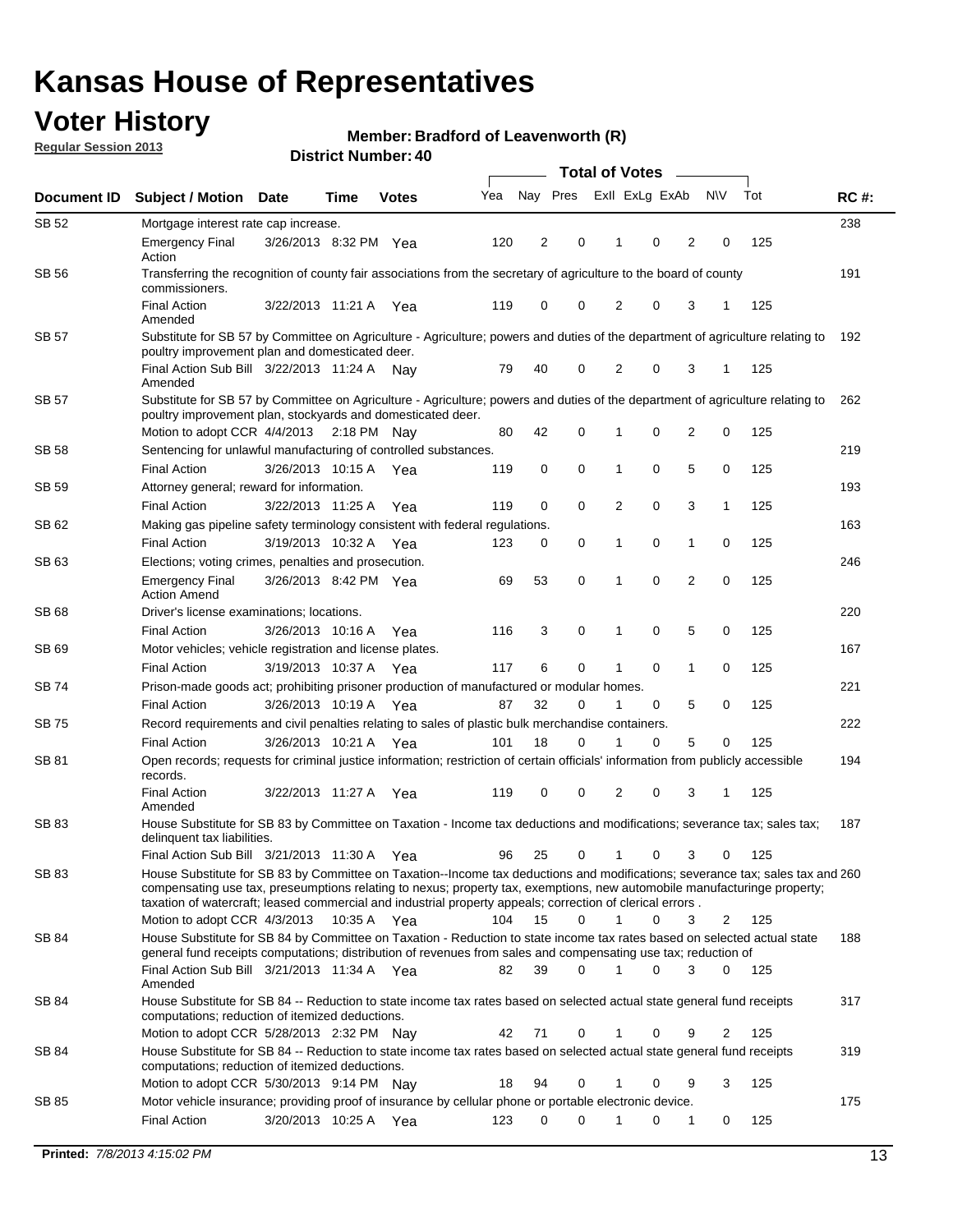## **Voter History**

**Regular Session 2013**

### **Member: Bradford of Leavenworth (R)**

| Document ID   |                                                                                                       |                                                    |         |              |     |                         |              |                |   |                |              |     |             |  |  |  |  |  |  |  |  |
|---------------|-------------------------------------------------------------------------------------------------------|----------------------------------------------------|---------|--------------|-----|-------------------------|--------------|----------------|---|----------------|--------------|-----|-------------|--|--|--|--|--|--|--|--|
|               | <b>Subject / Motion</b>                                                                               | Date                                               | Time    | <b>Votes</b> | Yea | Nay Pres                |              | Exll ExLg ExAb |   |                | <b>NV</b>    | Tot | <b>RC#:</b> |  |  |  |  |  |  |  |  |
| <b>SB 88</b>  | Increasing the children's advocacy center assessment fee.                                             |                                                    |         |              |     |                         |              |                |   |                |              |     | 223         |  |  |  |  |  |  |  |  |
|               | <b>Final Action</b><br>Amended                                                                        | 3/26/2013 10:22 A                                  |         | Yea          | 118 | 1                       | 0            | 1              | 0 | 5              | 0            | 125 |             |  |  |  |  |  |  |  |  |
| <b>SB 96</b>  | Motor vehicles; counties with multiple registration facilities; additional registration fee.          |                                                    |         |              |     |                         |              |                |   |                |              |     | 224         |  |  |  |  |  |  |  |  |
|               | <b>Final Action</b><br>Amended                                                                        | 3/26/2013 10:24 A                                  |         | Yea          | 106 | 12                      | 0            | 1              | 0 | 5              | 1            | 125 |             |  |  |  |  |  |  |  |  |
| SB 96         | Additional motor vehicle registration fees.                                                           |                                                    |         |              |     |                         |              |                |   |                |              |     | 263         |  |  |  |  |  |  |  |  |
|               | Motion to adopt CCR 4/4/2013 2:21 PM                                                                  |                                                    |         | Yea          | 114 | 8                       | 0            | 1              | 0 | $\overline{2}$ | $\mathbf 0$  | 125 |             |  |  |  |  |  |  |  |  |
| SB 102        | Requiring the state treasurer to provide a list of daily deposits to the secretary of administration. |                                                    |         |              |     |                         |              |                |   |                |              |     | 195         |  |  |  |  |  |  |  |  |
|               | <b>Final Action</b><br>Amended                                                                        | 3/22/2013 11:28 A Yea                              |         |              | 119 | 0                       | $\Omega$     | 2              | 0 | 3              | $\mathbf{1}$ | 125 |             |  |  |  |  |  |  |  |  |
| SB 102        | Enacting the second amendment protection act.                                                         |                                                    |         |              |     |                         |              |                |   |                |              |     |             |  |  |  |  |  |  |  |  |
|               | Motion to Adopt CCR 4/5/2013                                                                          |                                                    |         | 9:20 PM Yea  | 96  | 24                      | 0            | 2              | 0 | 2              | $\mathbf{1}$ | 125 |             |  |  |  |  |  |  |  |  |
| SB 111        | Establishing Native American legislative day at the capitol; awarding of high school diplomas.        |                                                    |         |              |     |                         |              |                |   |                |              |     |             |  |  |  |  |  |  |  |  |
|               | <b>Emergency Final</b><br><b>Action Amend</b>                                                         | 3/26/2013 8:41 PM Yea                              |         |              | 122 | 0                       | 0            | 1              | 0 | 2              | 0            | 125 |             |  |  |  |  |  |  |  |  |
| <b>SB 113</b> | Credit unions; changes in certain loan limitations.                                                   |                                                    |         |              |     |                         |              |                |   |                |              |     | 234         |  |  |  |  |  |  |  |  |
|               | <b>Emergency Final</b><br>Action                                                                      | 3/26/2013 8:25 PM Yea                              |         |              | 122 | 0                       | 0            | 1              | 0 | 2              | 0            | 125 |             |  |  |  |  |  |  |  |  |
| <b>SB 118</b> | Relating to law enforcement reporting and investigation of missing persons.                           |                                                    |         |              |     |                         |              |                |   |                |              |     | 225         |  |  |  |  |  |  |  |  |
|               | <b>Final Action</b>                                                                                   | 3/26/2013 10:25 A                                  |         | Yea          | 119 | 0                       | 0            | 1              | 0 | 5              | 0            | 125 |             |  |  |  |  |  |  |  |  |
| SB 120        | Enacting the Kansas farmers' market promotion act.                                                    |                                                    |         |              |     |                         |              |                |   |                |              |     | 196         |  |  |  |  |  |  |  |  |
|               | <b>Final Action</b><br>Amended                                                                        | 3/22/2013 11:31 A Nay                              |         |              | 68  | 51                      | 0            | 2              | 0 | 3              | 1            | 125 |             |  |  |  |  |  |  |  |  |
| <b>SB 122</b> | Kansas administrative procedure act; service of order or notice.                                      |                                                    |         |              |     |                         |              |                |   |                |              |     | 226         |  |  |  |  |  |  |  |  |
|               | <b>Final Action</b><br>Amended                                                                        | 3/26/2013 10:26 A                                  |         | Yea          | 119 | 0                       | 0            | 1              | 0 | 5              | 0            | 125 |             |  |  |  |  |  |  |  |  |
| SB 122        | Elections; unauthorized voting disclosures.                                                           |                                                    |         |              |     |                         |              |                |   |                |              |     |             |  |  |  |  |  |  |  |  |
|               | 0<br>2<br>0<br>2<br>Motion to Adopt CCR 4/5/2013<br>6:23 PM<br>89<br>31<br>$\mathbf{1}$<br>125<br>Yea |                                                    |         |              |     |                         |              |                |   |                |              |     |             |  |  |  |  |  |  |  |  |
| SB 124        | Amending the Kansas restraint of trade act.                                                           |                                                    |         |              |     |                         |              |                |   |                |              |     | 227         |  |  |  |  |  |  |  |  |
|               | <b>Final Action</b><br>Amended                                                                        | 3/26/2013 10:27 A                                  |         | Yea          | 116 | $\overline{\mathbf{c}}$ | 1            | 1              | 0 | 5              | 0            | 125 |             |  |  |  |  |  |  |  |  |
| SB 124        |                                                                                                       | 273<br>Amending the Kansas restraint of trade act. |         |              |     |                         |              |                |   |                |              |     |             |  |  |  |  |  |  |  |  |
|               | Motion to Adopt CCR 4/5/2013                                                                          |                                                    | 11:06 A | Yea          | 97  | 23                      | 0            | 2              | 0 | 2              | $\mathbf{1}$ | 125 |             |  |  |  |  |  |  |  |  |
| <b>SB 128</b> | Career technical education incentive program amendments.                                              |                                                    |         |              |     |                         |              |                |   |                |              |     | 168         |  |  |  |  |  |  |  |  |
|               | <b>Final Action</b><br>Amended                                                                        | 3/19/2013 10:39 A                                  |         | Yea          | 123 | 0                       | 0            | 1              | 0 | 1              | 0            | 125 |             |  |  |  |  |  |  |  |  |
| <b>SB 129</b> | Bank commissioner: certain fees and hearing costs.                                                    |                                                    |         |              |     |                         |              |                |   |                |              |     | 254         |  |  |  |  |  |  |  |  |
|               | <b>Emergency Final</b><br><b>Action Amend</b>                                                         | 3/26/2013 8:55 PM Yea                              |         |              | 110 | 12                      | 0            |                | 0 | 2              | 0            | 125 |             |  |  |  |  |  |  |  |  |
| <b>SB 129</b> | Mortgage interest rate cap increase.                                                                  |                                                    |         |              |     |                         |              |                |   |                |              |     | 272         |  |  |  |  |  |  |  |  |
|               | Motion to Adopt CCR 4/5/2013 10:42 A                                                                  |                                                    |         | Yea          | 121 | 0                       | 0            | 2              | 0 | 2              | 0            | 125 |             |  |  |  |  |  |  |  |  |
| SB 135        | Transferring boiler inspection duties from the department of labor to the state fire marshal.         |                                                    |         |              |     |                         |              |                |   |                |              |     | 228         |  |  |  |  |  |  |  |  |
|               | <b>Final Action</b>                                                                                   | 3/26/2013 10:28 A Yea                              |         |              | 114 | 5                       | 0            | $\mathbf 1$    | 0 | 5              | 0            | 125 |             |  |  |  |  |  |  |  |  |
| SB 136        | Providing veterans designation on driver's licenses and nondriver identification cards.               |                                                    |         |              |     |                         |              |                |   |                |              |     | 244         |  |  |  |  |  |  |  |  |
|               | <b>Emergency Final</b><br><b>Action Amend</b>                                                         | 3/26/2013 8:39 PM Yea                              |         |              | 119 | 3                       | 0            | $\mathbf{1}$   | 0 | $\overline{2}$ | 0            | 125 |             |  |  |  |  |  |  |  |  |
| SB 139        | Kansas money transmitter act.                                                                         |                                                    |         |              |     |                         |              |                |   |                |              |     | 229         |  |  |  |  |  |  |  |  |
|               | <b>Final Action</b>                                                                                   | 3/26/2013 10:30 A                                  |         | Yea          | 117 | $\mathbf{1}$            | $\mathbf{1}$ | $\mathbf{1}$   | 0 | 5              | 0            | 125 |             |  |  |  |  |  |  |  |  |
| SB 142        | Abortion; concerning civil actions related to abortion.                                               |                                                    |         |              |     |                         |              |                |   |                |              |     | 241         |  |  |  |  |  |  |  |  |
|               | <b>Emergency Final</b><br>Action                                                                      | 3/26/2013 8:36 PM Yea                              |         |              | 89  | 33                      | 0            | $\mathbf{1}$   | 0 | 2              | 0            | 125 |             |  |  |  |  |  |  |  |  |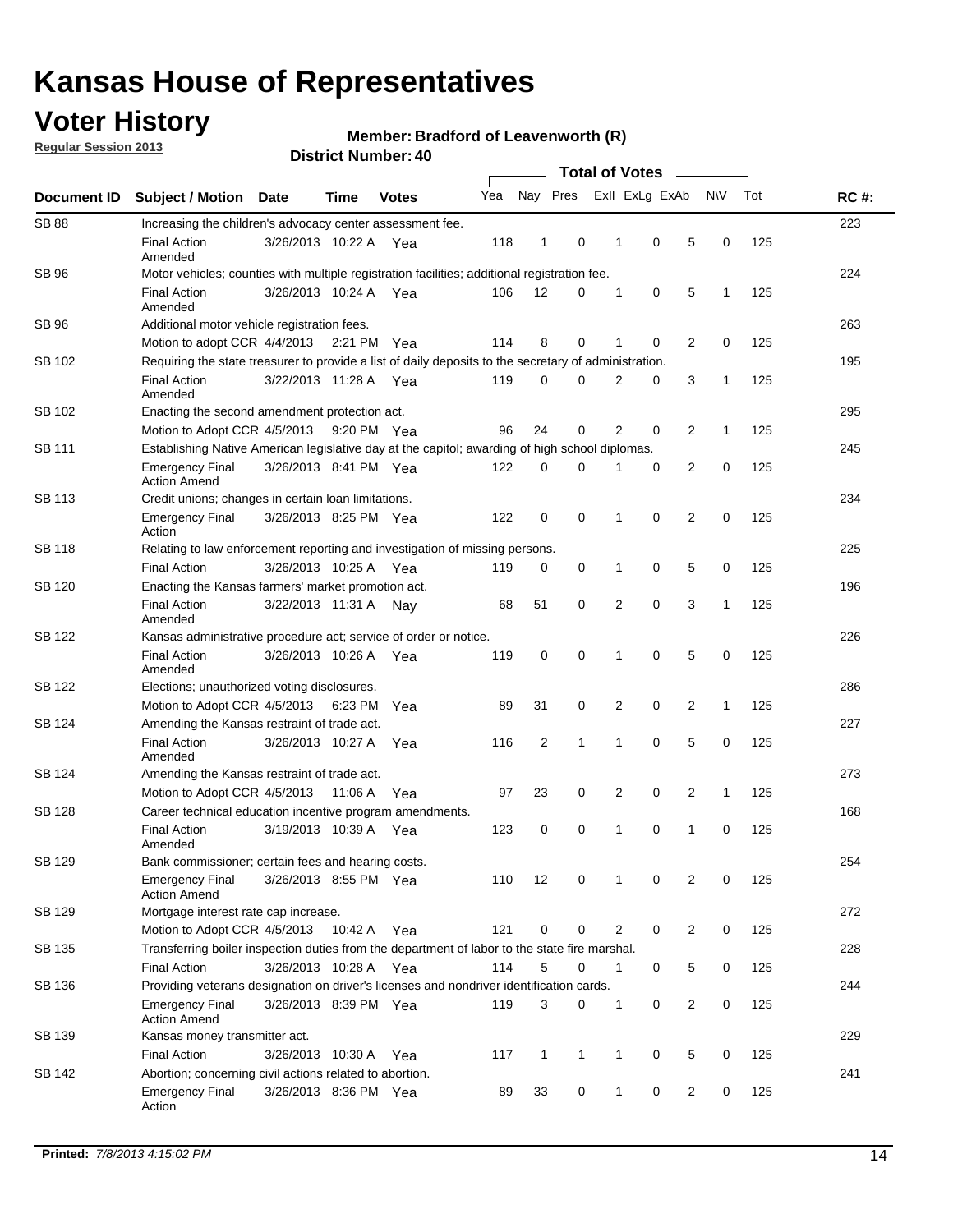## **Voter History**

**Member: Bradford of Leavenworth (R)** 

**Regular Session 2013**

|                 |                                                                                                                                                                                                       |                                                                                                                                                                         |                       |              |     |          | <b>Total of Votes</b> |   |                |                         |                         |     |             |
|-----------------|-------------------------------------------------------------------------------------------------------------------------------------------------------------------------------------------------------|-------------------------------------------------------------------------------------------------------------------------------------------------------------------------|-----------------------|--------------|-----|----------|-----------------------|---|----------------|-------------------------|-------------------------|-----|-------------|
| Document ID     | <b>Subject / Motion</b>                                                                                                                                                                               | <b>Date</b>                                                                                                                                                             | Time                  | <b>Votes</b> | Yea | Nay Pres |                       |   | Exll ExLg ExAb |                         | <b>NV</b>               | Tot | <b>RC#:</b> |
| SB 149          | 239<br>Drug screening for recipients of cash assistance and unemployment benefits.                                                                                                                    |                                                                                                                                                                         |                       |              |     |          |                       |   |                |                         |                         |     |             |
|                 | <b>Emergency Final</b><br><b>Action Amend</b>                                                                                                                                                         | 3/26/2013 8:33 PM Yea                                                                                                                                                   |                       |              | 106 | 16       | 0                     | 1 | 0              | 2                       | 0                       | 125 |             |
| SB 164          | Relating to the director of vehicles regulating providers of motor vehicle functions.                                                                                                                 |                                                                                                                                                                         |                       |              |     |          |                       |   |                |                         |                         |     | 247         |
|                 | <b>Emergency Final</b><br><b>Action Amend</b>                                                                                                                                                         | 3/26/2013 8:43 PM Yea                                                                                                                                                   |                       |              | 117 | 5        | 0                     | 1 | 0              | 2                       | 0                       | 125 |             |
| SB 164          | Relating to the director of vehicles regulating providers of motor vehicle functions.                                                                                                                 |                                                                                                                                                                         |                       |              |     |          |                       |   |                |                         |                         |     | 268         |
|                 | Motion to adopt CCR 4/4/2013 5:32 PM Yea                                                                                                                                                              |                                                                                                                                                                         |                       |              | 111 | 9        | 0                     | 1 | 0              | $\overline{\mathbf{c}}$ | $\overline{\mathbf{c}}$ | 125 |             |
| SB 166          | Insurers supervision, rehabilitation and liquidation act; derivatives.                                                                                                                                |                                                                                                                                                                         |                       |              |     |          |                       |   |                |                         |                         |     | 206         |
|                 | <b>Final Action</b>                                                                                                                                                                                   | 3/26/2013 9:52 AM Yea                                                                                                                                                   |                       |              | 119 | 0        | $\mathbf 0$           | 1 | 0              | 5                       | 0                       | 125 |             |
| SB 168          | Limiting nuisance actions against certain agricultural activities.                                                                                                                                    |                                                                                                                                                                         |                       |              |     |          |                       |   |                |                         |                         |     | 169         |
|                 | Final Action<br>Amended                                                                                                                                                                               | 3/19/2013 10:40 A Yea                                                                                                                                                   |                       |              | 111 | 12       | 0                     | 1 | 0              | 1                       | 0                       | 125 |             |
| SB 168          | Limiting nuisance actions against certain agricultural activities.                                                                                                                                    |                                                                                                                                                                         |                       |              |     |          |                       |   |                |                         |                         |     | 264         |
|                 | Motion to adopt CCR 4/4/2013                                                                                                                                                                          |                                                                                                                                                                         | $2:30 \text{ PM}$ Yea |              | 110 | 12       | 0                     | 1 | 0              | 2                       | 0                       | 125 |             |
| SB 171          | School districts; amendments to Kansas uniform financial accounting and reporting act.                                                                                                                |                                                                                                                                                                         |                       |              |     |          |                       |   |                |                         |                         |     | 248         |
|                 | <b>Emergency Final</b><br><b>Action Amend</b>                                                                                                                                                         | 3/26/2013 8:44 PM Yea                                                                                                                                                   |                       |              | 122 | 0        | 0                     | 1 | 0              | $\overline{2}$          | 0                       | 125 |             |
| SB 171          | School districts; amendments to Kansas uniform financial accounting and reporting act.                                                                                                                |                                                                                                                                                                         |                       |              |     |          |                       |   |                |                         |                         |     | 285         |
|                 | Motion to Adopt CCR 4/5/2013 6:19 PM Yea                                                                                                                                                              |                                                                                                                                                                         |                       |              | 63  | 57       | 0                     | 2 | 0              | 2                       |                         | 125 |             |
| SB 171          | Appropriations for FY 2013, FY 2014, FY 2015, FY 2016, FY 2017 and FY 2018 for various state agencies; capital<br>improvement projects; claims against the state.                                     |                                                                                                                                                                         |                       |              |     |          |                       |   |                |                         |                         |     | 320         |
|                 | Motion to adopt CCR 6/1/2013 4:30 PM Yea                                                                                                                                                              |                                                                                                                                                                         |                       |              | 63  | 51       | 0                     | 0 | 0              | 8                       | 3                       | 125 |             |
| SB 187          |                                                                                                                                                                                                       | Establishing the workers compensation and employment security boards nominating committee; administrative law judge<br>appointment; workers compensation appeals board. |                       |              |     |          |                       |   |                |                         |                         |     | 242         |
|                 | <b>Emergency Final</b><br><b>Action Amend</b>                                                                                                                                                         | 3/26/2013 8:37 PM Yea                                                                                                                                                   |                       |              | 88  | 34       | 0                     | 1 | 0              | 2                       | 0                       | 125 |             |
| SB 187          | Amending workers compensation law provisions; establishing the workers compensation and employment security boards<br>nominating committee; notice requirements; workplace health and safety program. |                                                                                                                                                                         |                       |              |     |          |                       |   |                |                         |                         |     | 274         |
|                 | Motion to Adopt CCR 4/5/2013 11:26 A Yea                                                                                                                                                              |                                                                                                                                                                         |                       |              | 89  | 31       | 0                     | 2 | 0              | 3                       | 0                       | 125 |             |
| SB 199          | University of Kansas medical center; midwest center for stem cell therapy.                                                                                                                            |                                                                                                                                                                         |                       |              |     |          |                       |   |                |                         |                         |     | 235         |
|                 | <b>Emergency Final</b><br><b>Action Amend</b>                                                                                                                                                         | 3/26/2013 8:26 PM Yea                                                                                                                                                   |                       |              | 90  | 32       | 0                     | 1 | 0              | 2                       | 0                       | 125 |             |
| SB 199          | Health care; stem cell therapy and unused medications.                                                                                                                                                |                                                                                                                                                                         |                       |              |     |          |                       |   |                |                         |                         |     | 290         |
|                 | Motion to Adopt CCR 4/5/2013                                                                                                                                                                          |                                                                                                                                                                         | 7:52 PM Yea           |              | 90  | 30       | 0                     | 2 | 0              | $\overline{2}$          |                         | 125 |             |
| SB 216          | Allowing a public building commission to acquire land for a municipal university similar to what such commission is currently<br>allowed to do for any state university.                              |                                                                                                                                                                         |                       |              |     |          |                       |   |                |                         |                         |     | 185         |
|                 | <b>Final Action</b>                                                                                                                                                                                   | 3/21/2013 11:23 A                                                                                                                                                       |                       | Yea          | 121 | 0        | 0                     | 1 | 0              | 3                       | 0                       | 125 |             |
| SB 246          | Reconciling amendments to certain statutes.                                                                                                                                                           |                                                                                                                                                                         |                       |              |     |          |                       |   |                |                         |                         |     | 315         |
|                 | <b>Emergency Final</b><br>Action                                                                                                                                                                      | 5/23/2013 2:14 PM Yea                                                                                                                                                   |                       |              | 111 | 0        | 0                     | 1 | 0              | 8                       | 5                       | 125 |             |
| <b>SCR 1604</b> | Joint rules for the Senate and House of Representatives, 2013-2014.                                                                                                                                   |                                                                                                                                                                         |                       |              |     |          |                       |   |                |                         |                         |     | 5           |
|                 | <b>Final Action</b><br>Amended                                                                                                                                                                        | 1/28/2013 11:12 A Yea                                                                                                                                                   |                       |              | 81  | 41       | 0                     | 0 | 0              | 3                       | 0                       | 125 |             |
| <b>SCR 1606</b> | Honoring pregnancy maintenance resource centers.                                                                                                                                                      |                                                                                                                                                                         |                       |              |     |          |                       |   |                |                         |                         |     | 240         |
|                 | Emergency Final<br>Action                                                                                                                                                                             | 3/26/2013 8:34 PM Yea                                                                                                                                                   |                       |              | 122 | 0        | 0                     | 1 | 0              | 2                       | 0                       | 125 |             |